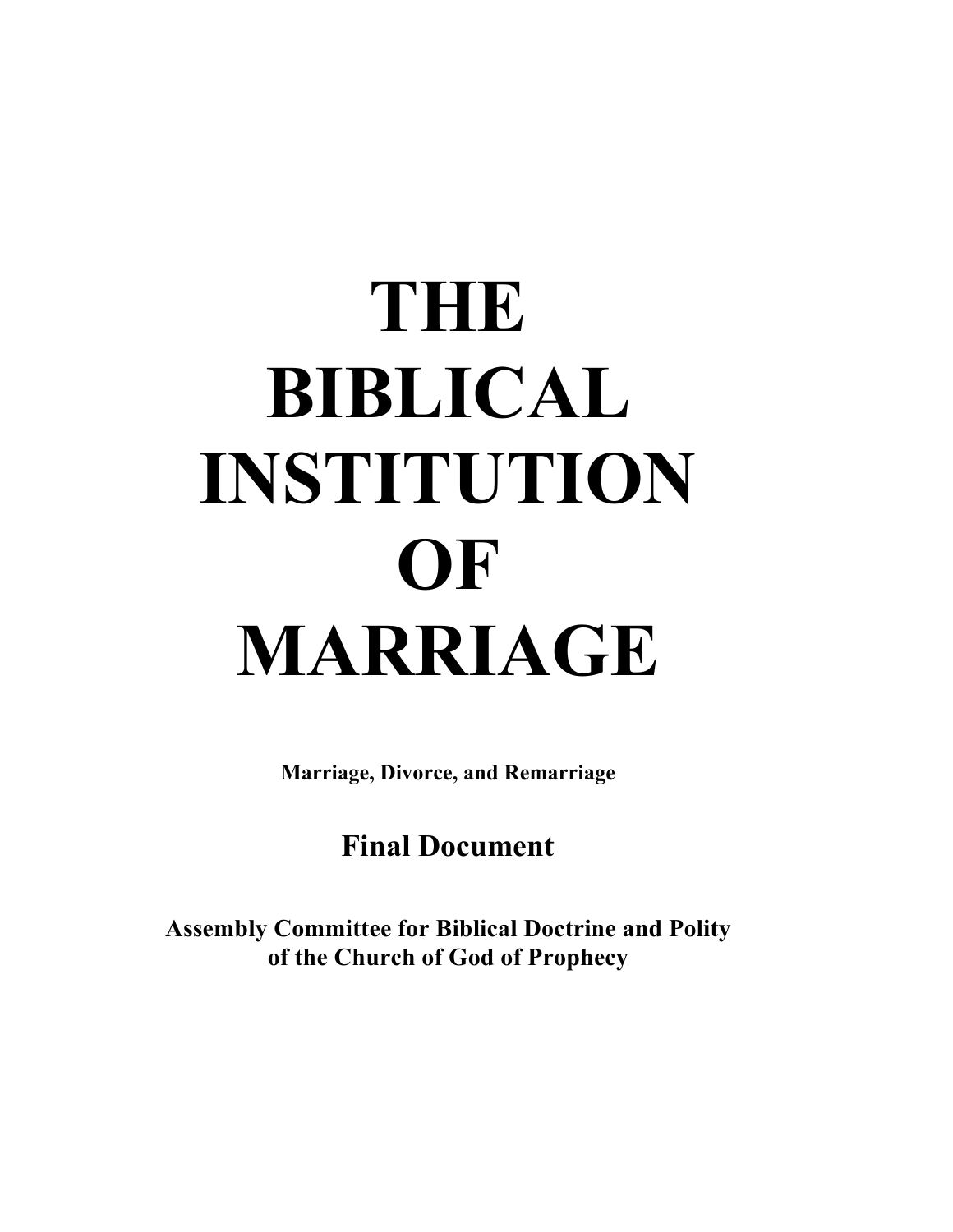#### *Introduction*

#### *Section I*

#### *A. The Divine Design of Marriage*

- *1. The Creative Purpose of Marriage*
- *2. Family: The Foundation of Society*

#### *B. The Consequences of the Fall*

- *1. Depravity*
- *2. Polygamy*

# *C. The Tragedy of a Broken Marriage*

- *1. Divorce and Remarriage*
- *2. The Cost of Divorce and Remarriage*

#### *D. Recommendations*

- 1. *Marriage Affirmation*
- 2. *Family Affirmation*
- 3. *Priorities*
- 4. *Reconciliation and Healing*
- 5. *Forgiveness and Restitution*
- 6. *Christian Counseling*
- 7. *Educational Resources*

#### *Section II*

#### *A. The Historical Perspective*

- *1. Divorce in the Old Testament*
- *2. Divorce in the New Testament*
- *3. The Early Church Fathers*
- *4. The Reformation*
- *5. The Church of God*

#### *B. Four Current Views on Divorce and Remarriage*

- *1. No Divorce and No Remarriage*
- *2. Divorce but No Remarriage*
- *3. Divorce and Remarriage for Adultery or Desertion*
- *4. Divorce and Remarriage Under a Variety of Circumstance*

#### *C. What Constitutes a Lawful/Legal Marriage?*

- *1. Tension Between Church and State*
- *2. The Elements of Lawful Marriage*
- *3. Basic Principles of Marriage*
- *4. Types of Marriages*

# *D. Recommendations*

- 1. *Unlawful Unions*
- 2. *Celibacy*

# *Section III*

#### *A. The New Testament Perspective*

- *1. The Relevant Passages*
- *2. Celibacy*

# *B. Important New Testament Principles*

- *1. Repentance (Forgiveness)*
- *2. Restitution*
- *3. Restoration (Healing the Past)*
- *4. Receiving (Acceptance)*
- *5. Perfect and Permitting Will of God*

# *C. Turning to the Harvest*

- *1. Focusing on the Harvest*
- *2. Fulfilling the Great Commission and Great Commandment*
- *3. The New Testament Practice*

# *D. Ministerial Ethics Regarding Sexuality*

- *1. The Pastor/Minister's Lifestyle*
- *2. Performing Matrimony and Pre- Marital Counseling*
- *3. Divorce and Remarriage as Pertains to a Minister*
- *4. Sexual Sin: Discipline and Restoration*

# *E. Recommendations*

- *1. Annulment*
	- *2. God's sovereignty*
	- *3. Forgiveness*
	- *4. Ministerial Ethics*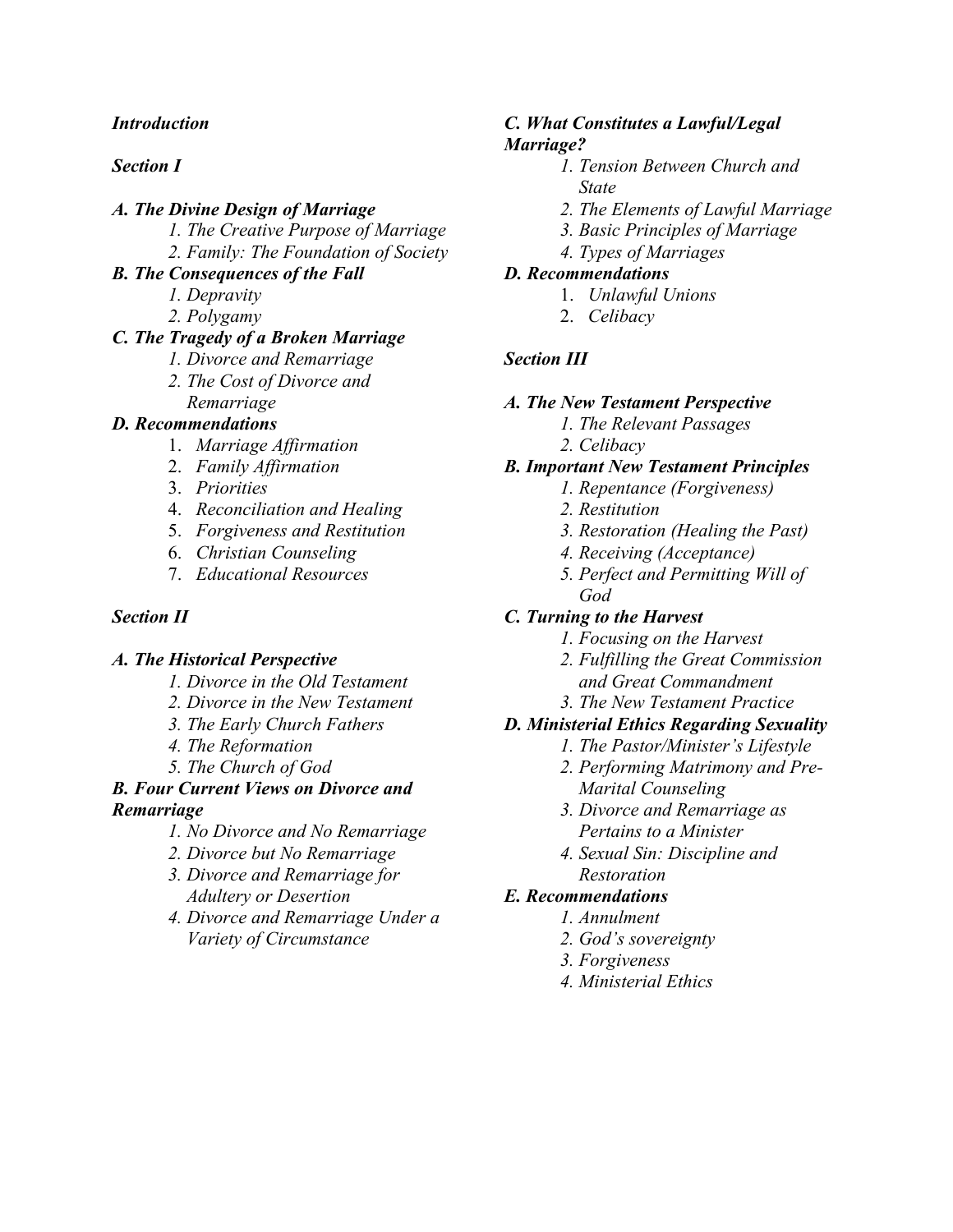#### **THE BIBLICAL INSTITUTION OF MARRIAGE**

#### **Introduction**

The history of Christianity contains divergent views and interpretations regarding the subject of marriage and divorce. Many sincere theologians, counselors, and ministers have agonized laboriously over this subject, yet have been unable to come to a common understanding. Value systems constantly seem to change and divorce runs rampant, even in the church.

The scripture is clear as to God's original design for marriage: i.e. that a man and a woman be united in a monogamous life-long relationship. While we recognize that the very foundation of this divine institution has been attacked and marred since man's fall in the Garden of Eden, it is still incumbent on us to strive for and uphold God's original design. However, we also recognize that we are working from a fallen state trying to achieve God's purpose. We are commissioned to minister to all without prejudice. As such then, the church must continue to uphold this principle, yet accept the challenge of ministering God's grace in a fallen world.

Preparation for marriage continues to be one of our weakest areas of training and expertise. And, perhaps preserving of marriages ranks behind this. Therefore, we must aggressively pursue training that will help our ministers better prepare people for marriage and will assist in saving a marriage already in trouble. In the same manner as Jesus, we must be prepared to accept and minister love to those who have suffered the trauma and rejection of a broken marriage. While we understand that this is a very complex issue, we also understand that God is sovereign and that He is the final judge. We will have to leave some things to His sovereignty. We must also be prepared to expand our understanding of God, as we watch Him work in the lives of people, just as the early Church did.

#### **Section I - THE DIVINE DESIGN OF MARRIAGE**

From the beginning of creation, marriage was in the mind of our Creator who purposed by His own design that "aloneness" was not good for the relational creature He called "mankind" (Genesis 2:18; 1:27–31). Contrary to modern thinking, marriage is not a human expediency. God designed marriage as the foundational element for all human interaction and for society as a community, including churches, schools, and governments. Marriage is God's platform for creation, maintenance, and development of family. Genesis 2:24 declares, "For this cause shall a man leave his father and his mother and shall cleave to his wife; and they shall become one flesh." God in the Garden of Eden initiated the institution of marriage. Therefore, it may be defined as the mystical union between one man and one woman as indicated by the above scripture passage. involves leaving and cleaving, both actions that necessitate decision and commitment.

Marriage was instituted in the context of creation, making it an ordinance of faith. God's purpose in giving marriage to all mankind was (1) to compensate the weakness a man or woman has in being alone; (2) to establish a faithful, monogamous relation, which is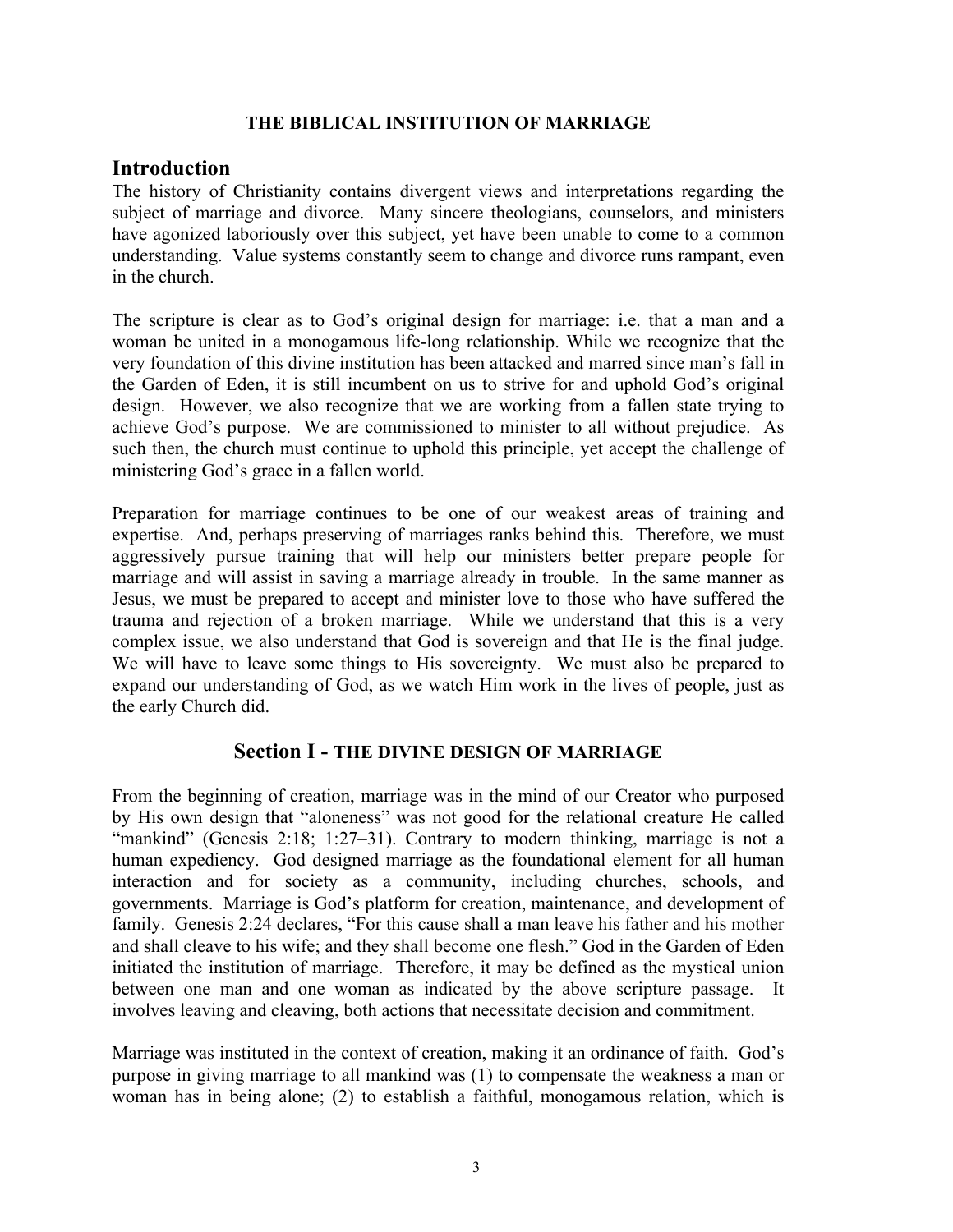essential for the successful survival of society; and (3) to create the one-flesh relationship. The biblical standard for marriage is a relationship in which a man and a woman share a lifetime commitment to each other, second only to their commitment to God (Mark 10:5–9; Matthew 19:4–9). God affirmed this as the principle of marriage inherent in His creation. Paul cited this key principle to show the sinfulness of sexual relations outside marriage (1 Corinthians 6:12–20) and to emphasize the importance of self-giving love in marriage (Ephesians 5:28). Genesis 2:24 emphasizes the oneness of the marriage and the priority of the bond over all others, including the relationship of the couple to their parents. Marriage is also for companionship (vv. 18–23). Paul described the kind of mutual submission that should characterize the marriage relationship (Ephesians 5:21–33). Although the husband is head of the home, his role is modeled after the role of Christ as Head of the church, who "loved the church and gave Himself for it"  $(v. 25)$ .

Biblical marriage involves three elements:

- § The consent of the partners and of the parents (Genesis 21:21; 34:4–6; Judges 14:2, 3; Joshua 15:16; Ephesians 6:1–3; 1 Corinthians 7:37, 38). It should be understood that there may be circumstances in which parental consent may be impossible.
- The public avowal *(declaration)*, which should include a marriage covenant/contract, as well as legal and social customs (Genesis 29:25; 34:12). The legal/contractual aspect was important and made the period of betrothal binding.
- The physical consummation of the union, which normally follows. However, sexual intercourse alone does not constitute a marriage (Genesis 22:24; Judges 8:30, 31; 2 Samuel 3:7; 5:13; 1 Kings 11:3; Deuteronomy 22:28, 29; Exodus 22:16, 17).

As we can see from the Scripture (Genesis 2:18–24), marriage was instituted (established) when man was in innocence and in an environment of peaceful or heavenly bliss, often referred to as "paradise." In its original state, marriage was designed to be a monogamous relationship involving a committed partnership between a man and a woman and thereby completing God's creative work, which was concluded as being perfect/commendable/good (Ecclesiastes 7:27–29).

Marriage is a foundational institution; it is more than mating. Marriage has a four-fold purpose:

- The Maturation of Personality
- Sexual Fulfillment
- § Reproduction and Nurturing
- The Spiritual Enrichment of the Soul

The reason for marriage was to solve the dilemma of "aloneness" (Genesis 2:18–25). Companionship, therefore, is the essence of marriage in the simplest sense. Scriptures like Proverbs 2:17 and Malachi 2:14 are reminders by God that marriage was a "covenant" of companionship." Therefore companionship is a union whereby one man and one woman enter into a close relationship and intimacy, united in thoughts, goals, efforts, and body.

#### **FAMILY: THE FOUNDATION OF SOCIETY**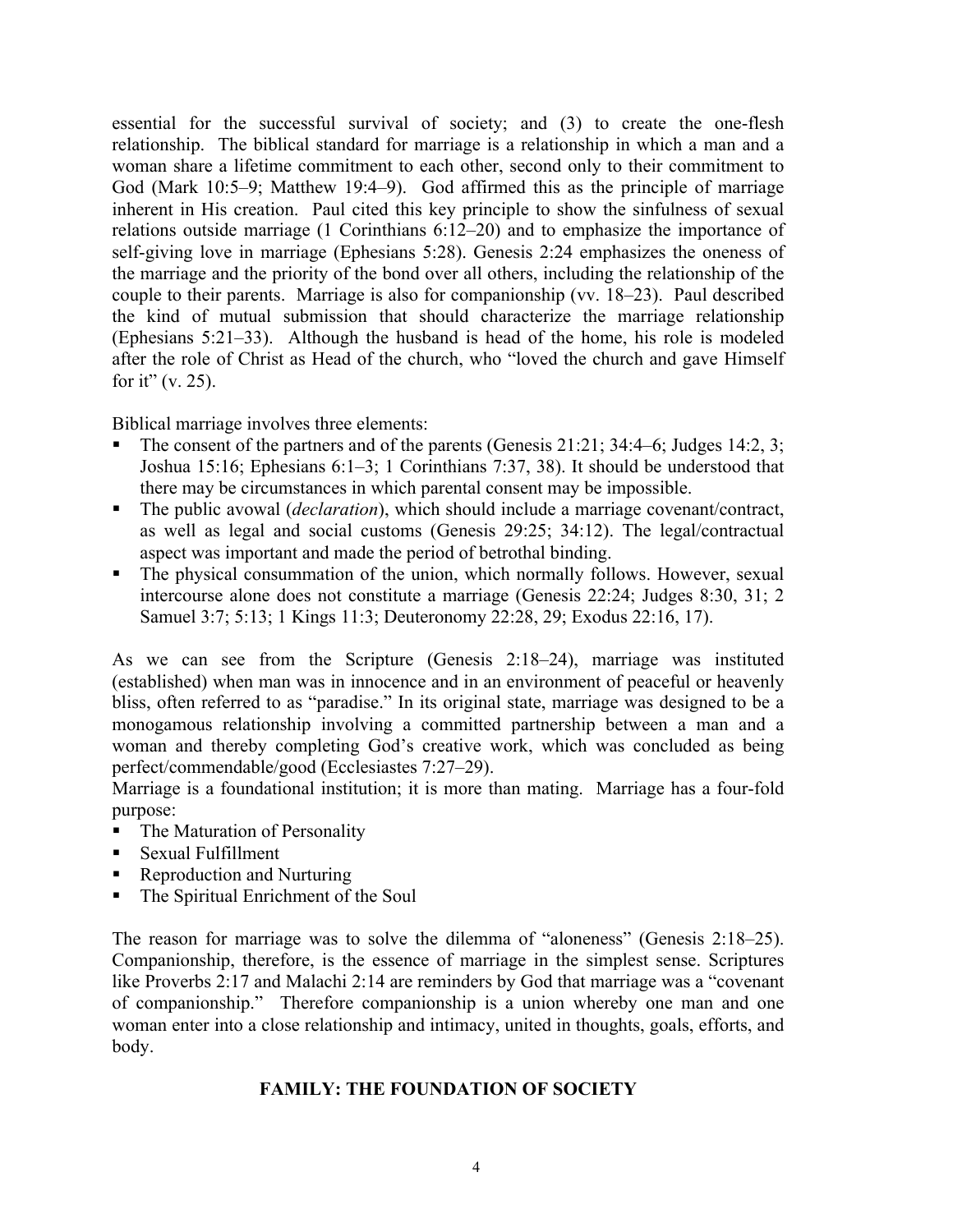The family is clearly God's creative design. In Genesis 2:21–25, it is obvious that God had a distinct plan of how the family would be structured. This unit would include a husband and wife; it would also be shaped by the procreation of a father and mother. The family structure consist of lifetime marriages, parents (male and female), and children that may be birthed to this holy unity (Genesis 4:1-2, 5:1-2). As redeemed people committed to the creative purposes of God, this divine design must be guarded to preserve the sanctity and purpose of family life. As God's people we are mandated by Scripture to be a pillar of this divine plan for the family.

As opposed to emerging new cultural beliefs and deviant values based on relativism, monogamous marriage is central to the biblical concept of family. In the existential environment of education and spirit of relativism in secular courts of justice, these Judeo-Christian principles concerning lifetime, monogamous marriages are being replaced once again by the pagan beliefs that thrive on "whatever feels good." Broken families, divorced parents, and remarried couples need our prayer, love, acceptance, and help in recovering and healing their lives. Most of all, they need our help in restoring their relationship to God without us placing judgmental or unattainable demands upon them that can often lead them back into sinful lifestyles. But, while we must embrace, love, support, and pray for people who have made mistakes and now courageously seek to build their families, we must never set them up as the normal or healthy role model of God's original creative design for the family. Furthermore, it should be noted that homosexuality, lesbianism, and bestiality are sinful practices clearly prohibited in Scripture as violations of God's design (Leviticus 18:22, 23; 20:13–16; Romans 1:25– 32). To base any family on a condition that God classifies as an abomination is an affront to His creative pattern. The biblical text also clearly indicates that polygamy deviates from God's principle of a monogamous, lifetime marriage. Throughout the writings of the prophets, the monogamous marriage is represented as symbolic of the union of God with Israel (Hosea 2:19), Christ and His Bride (i.e. Matthew 9:15), and that polygamy was a counterpart to idolatry (Genesis 4:23) that originated with the descendants of Cain. In fact, the backslidings and calamities of David and Solomon were directly compounded by their polygamous departure from God's Original Design (2 Samuel 5:13; 1 Kings  $11:1-3$ ).

In Psalm 127:3, the psalmist reminds us that children are a heritage of the Lord*.* This infinite affection and priority of God toward children is clearly revealed in the importance and value given to them by Jesus Christ during His earthly life and ministry (Matthew 18:2; 19:14; Mark 10:14). This emphasis focuses great importance upon the role and place of children in the family. The family is enriched, multiplied, and completed through the conception, birth, and nurturing of children. They add character and meaning to the wholeness of family. Understanding the significance of children within a family, we can now see that any harm or voluntary rejection of them from a proper and healthy assimilation into the family brings disfavor with the Master Designer. Societal departures that justify violent acts such as abortion, incest (Leviticus 18:6), sexual or physical abuse are contradictions to the created order and purpose of the family.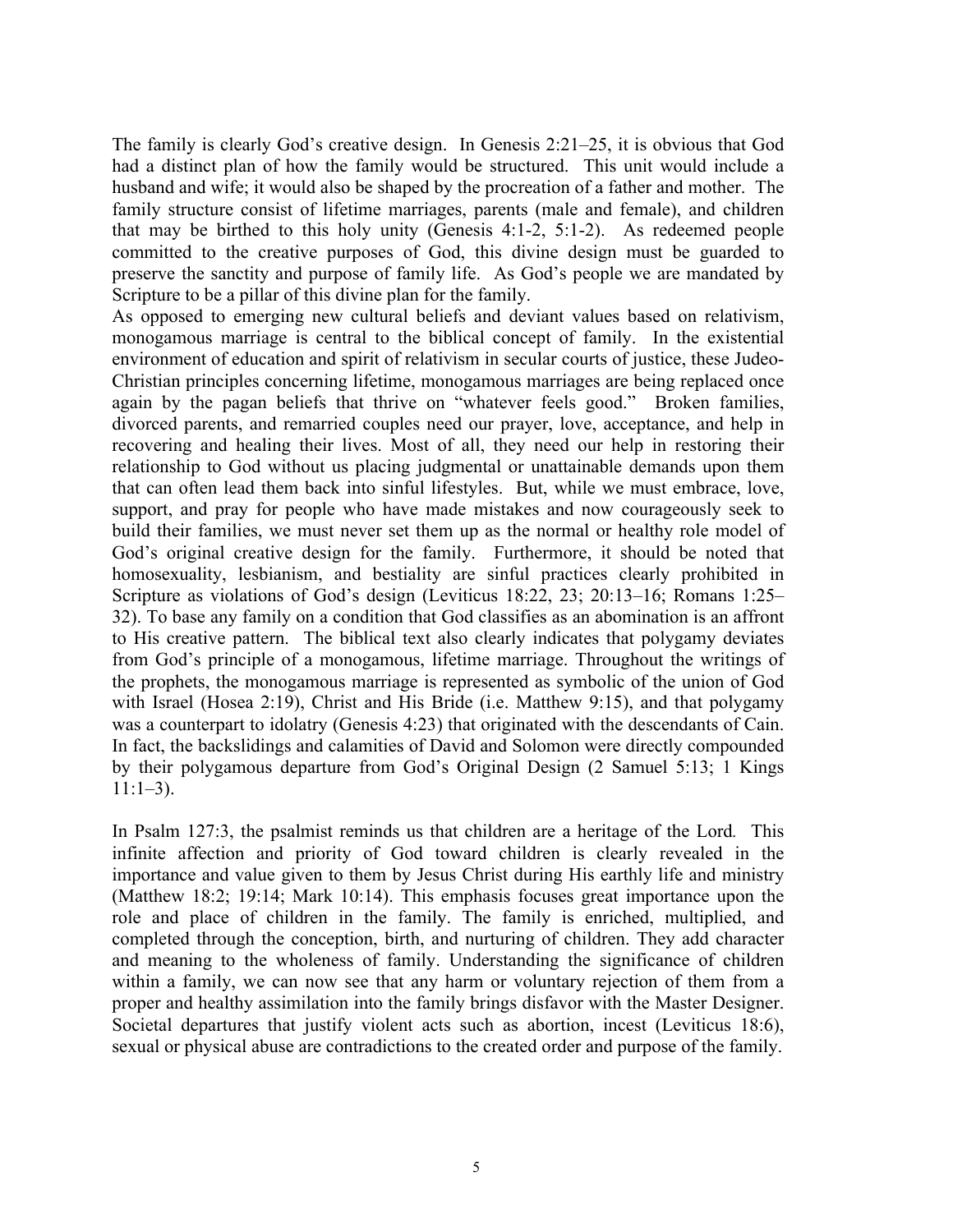Tragically, the wide acceptance of abortion as a legitimate option has done enormous damage to the worth and value of children today. Families were considered cursed by God in ancient times when they did not conceive and bear children (Genesis 16:2; 30:1– 6; 1 Samuel 1:5, 6). Although this was never a true reflection of God's thinking, it demonstrates the past value placed on children. Sadly, many societies today consider them a burden, a curse, or an unwanted inconvenience. God sees children who have been conceived as eternal souls and infinitely valuable to His purpose in the world. The description by David sums up God's high value placed on a child from the time of conception (Psalm 139:11–18).

The blessing of the extended family has also been undermined by the trends and pressures of many societies today. Because the agrarian economy has been eradicated or severely reduced in many nations, the masses have had to immigrate to cities to find jobs or places to live for their families. In addition to this development over the last century, the media and popular culture have attacked or ridiculed the importance of extended families. In fact, even the role of parents is presently under constant derision and children are quickly being viewed as wards of the State or government. Especially, the role or position of fathers has been both attacked and maligned by the modern media. But we must never allow these current trends or cultural ideologies to shape what God designed for us. His plan foresaw the wonderful blessing of the extended family to their health and strength. The church must once again emphasize and renew the value of the family as a whole in the lives of children. This renewal is critical in nations where fathers and mothers both work to be able to provide for their families. Young couples need to consider this when building their families, and we must as a church help restore the role of the family unit as critically important.

The loving and disciplined home does not need to be a relic of past generations. Many families today are finding the right components to building a good family environment. This Church must continue to aid and guide families into providing a safe and secure home where children and parents feel acceptance and love. Beginning with our ministers, unbelievers must see a desire among us to model for them a family and home where these qualities are held up as priorities (Colossians 3:17–21). Broken and blended families are a reality of our present culture. While we must hold up the model that was intended by God, we cannot ignore, condemn, or ostracize these families. Jesus came to minister to fallen humanity and demonstrated that in His life. Many families today have been lost from our churches or sent back out into the darkness of this world because they were not accepted and ministered to. While these families certainly do not reflect the creative design of God, we must help nurture a generation of children who will seek and model a biblical marriage. The application of this forgiving principle, as well as the teaching and modeling of God's creative design, will make a more powerful impact upon the harvest.

#### **THE CONSEQUENCES OF THE FALL**

The Bible leaves no doubt that the corruption of sin extends to every area of a person's life including his intellect, emotions, will, and relationships. People, in and of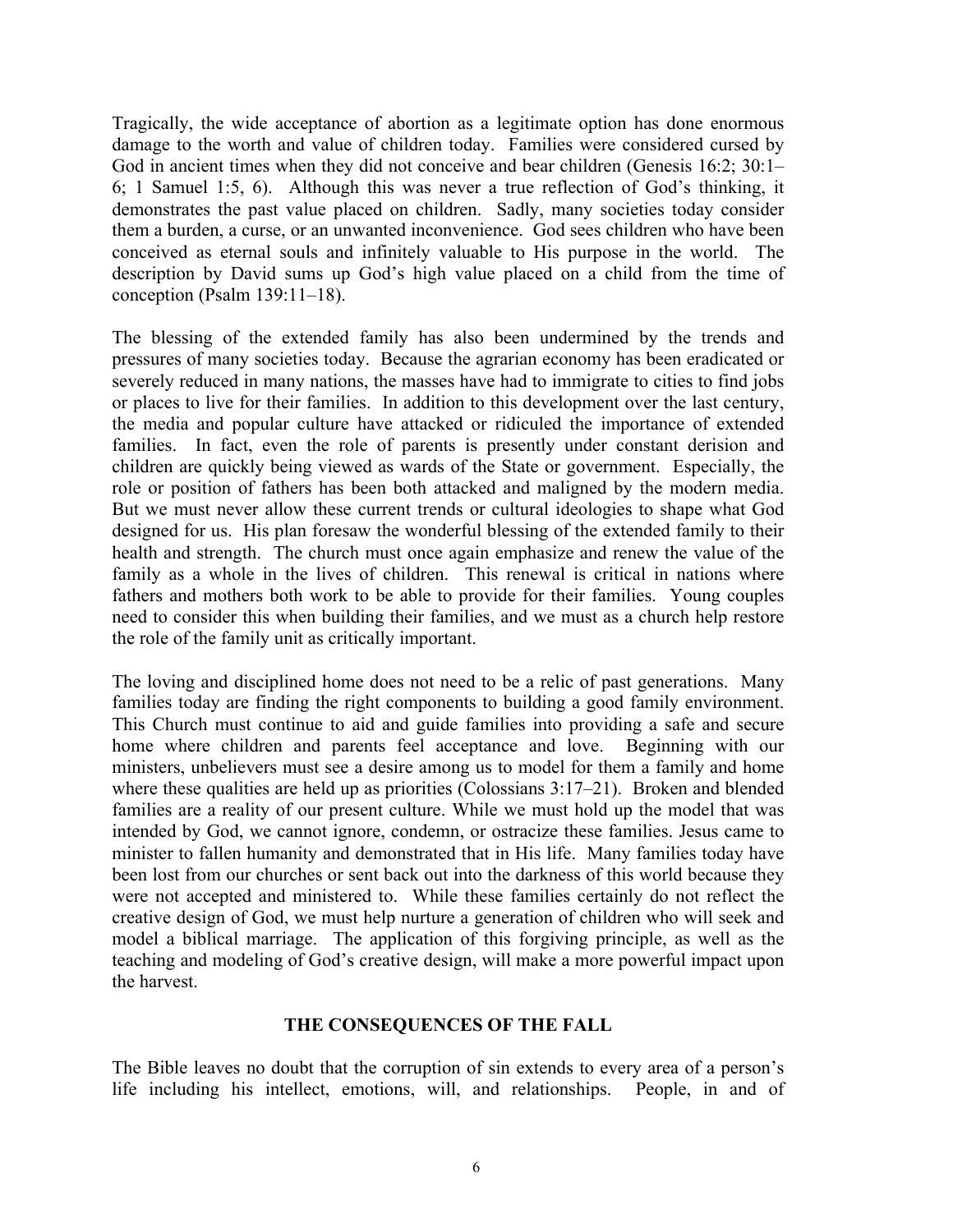themselves, have nothing that would make them worthy of God. The fall was an historical event that affected real people who were tempted to disobey God, and committed sin because of their disobedience. Their sin involved listening to the wrong voice, doubting what they had been told by God, looking and desiring the thing that was forbidden by God, and then following through to eat the fruit. Adam and Eve sinned because they made the choice to disobey God. Ever since that time, people sin by nature and by choice.

As a result of the sin of Adam and Eve, there were curses placed on man, woman, and the serpent. The man was sentenced to hard labor for his livelihood. Woman was told that she would have pain in childbirth and would struggle in the relationship with her husband. The serpent was condemned to crawl on his belly. There were also lost privileges because of their disobedience. Adam and Eve were cast from their home in the Garden of Eden. Where there had been only life in the beginning, spiritual and physical death was pronounced on mankind. Where there had been only peace, there would be a spiritual battle to fight. Where there had been serenity and open communion, mankind felt guilt and loss of fellowship with God. From that moment on, mankind would be born spiritually dead and doomed to eternal separation from God unless a cure was found for this condition.

Just as the Flood affected the whole world, sin affected all of mankind. Also just as there were after shocks and movements that still continued to bring long-lasting effects to the world, sin corrupted the created order of mankind to the point that many marriages end up in divorce, multiple marriages, polygamy, rape, teen pregnancies, abuse, abandonment, and racism. We only need to look at the current statistics of these social ills to see the profound impact that sin has on the family. But, in the beginning marriage was created to give honor and glory to God, who also instituted this wonderful union for the completeness of mankind. This not only affects those outside Christendom, but includes our church homes and families.

#### **THE TRAGEDY OF A BROKEN MARRIAGE**

The tragedy of divorce must be approached with much prayer and fear of Almighty God, who is merciful and just. We must confess that the stigma we have placed on this sin has been enormous. In many quarters, the ever-increasing numbers of divorced people are often shown little mercy, quick judgment, and staunch condemnation. We should give careful attention to our Lord's response in Matthew 19:3-12 when He met with those who wanted to start an argument on the subject. His answer drew their attention back to God's original plan, and rebuffed those who wanted to hold up Moses as an excuse for their own sin. Therefore the truth of the biblical design must never be compromised and always held up by the church as God's standard, but this must be balanced with compassion for the human tragedy. Therefore, the church must deal with the reality of a fallen world, where sin brings destruction on the human family and exacts a great cost. The tragedy of a broken marriage can be seen from at least six distinctive perspectives:

- Societal Cost
- Emotional Cost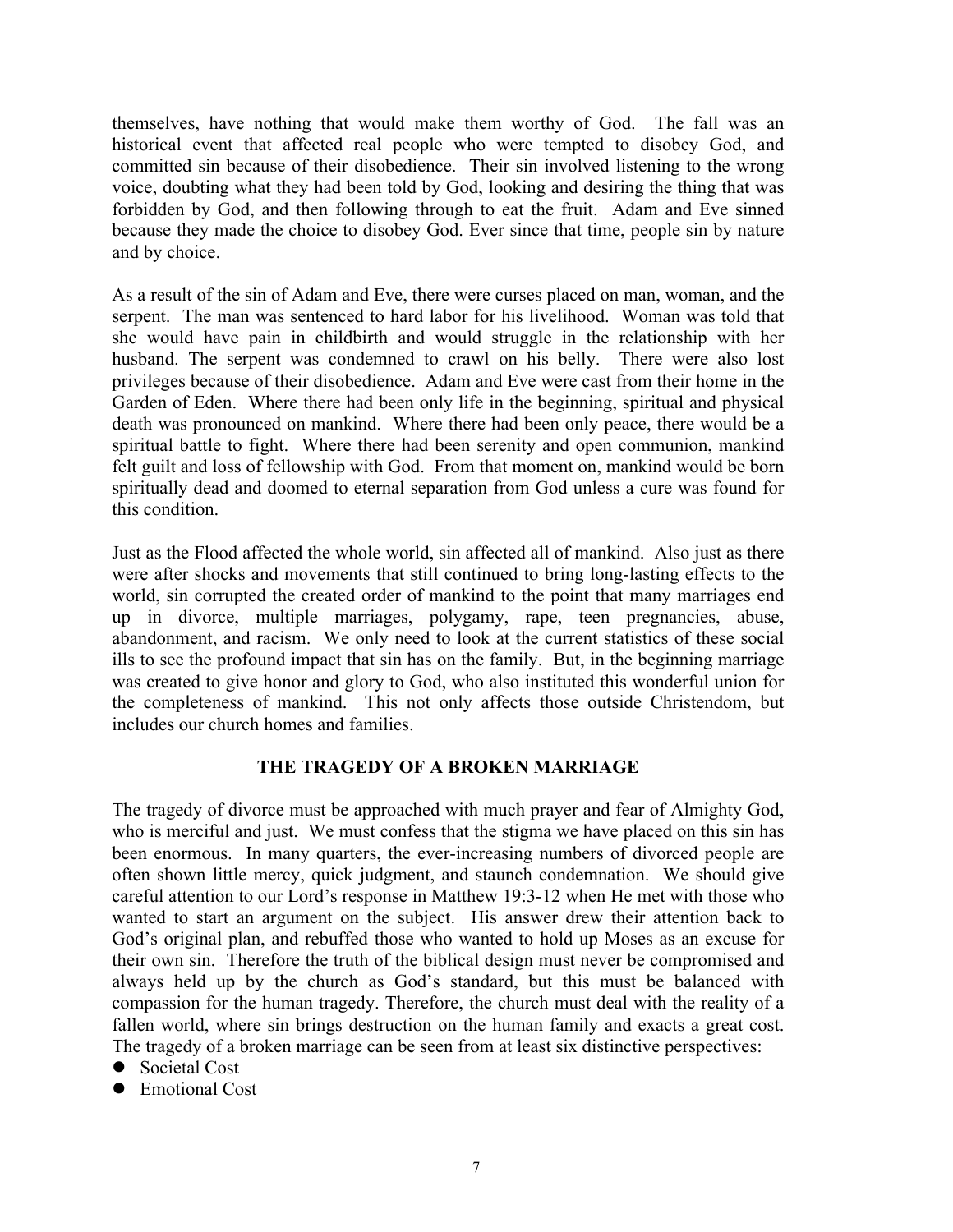- Physical Cost
- $\bullet$  Familial Cost
- Financial Cost
- $\bullet$  Spiritual Cost

Therefore, no one wins in the case of a divorce, and all parties suffer the awful consequences of the breakdown of the home. Its effects are seen throughout the culture and society at large, where it not only touches the immediate family members, but many generations to come.

At the root of the breakdown lies a spiritual need for both personal reconciliation with the Creator and interpersonal forgiveness by both marriage partners. No true peace of heart, emotional healing, and harmony in the home can be achieved without these two key and overlooked elements. While the parties may ultimately separate and divorce, both the spiritual and emotional tragedy, reinforced by an unforgiving heart, will continue to plague them. Too often this condition is continued even in a second marriage, which itself may end in divorce, with the statistics for this second group being higher than in the first.

The physical and financial toll of divorce can be seen in escalating domestic violence, neglect, as well as the costly burden it places on the educational, legal, and civil systems of the nation. But the most tragic aspects of divorce are seen in its effects on the children. The most vulnerable members of our society, the children, find it most difficult to deal with the breakdown in their families. The results are seen in the escalating numbers of runaways and school dropouts, as well as the spiraling drug addiction and suicide rates among teenagers.

Society views divorce as an unfortunate situation, and is only capable of rendering limited therapeutic care to the parties involved. It offers divorce as a remedy to a marriage deemed unhappy. On the other hand, in the religious community, divorce is viewed as a taboo that requires strict adherence to a quarantined break in fellowship. Neither one of these seem to be appropriate because they ignore the basic hurt, pain, and the lifetime damage of the severing of the "one flesh" union.

#### **Section I: Biblical Institution of Marriage Recommendations**

**1. The Created Gift of Marriage:** We believe in lifetime monogamous marriages (one man-one woman covenant relationships) that exhibit the created order of the Lord. Such marriages strengthen homes, churches, communities and nations. This blessing afforded us through understanding God's Word should provoke us to avoid the pitfalls of today's culture that is rampant with premarital sex, adultery, divorce and remarriage. Marriage is the foundation of families and the cornerstone of promoting good morals that preserve the high value of children, the elderly, and the disabled (Genesis 1:26-27, 2:18-25, Deuteronomy 6:7, Matthew 5:32; 14:3-4, 19:3-12, Mark 10:12, Luke 16:18, Romans 7:2-3, I Corinthians 5:1-5, 6:9-18, 7:2-11, Colossians 3:18-21).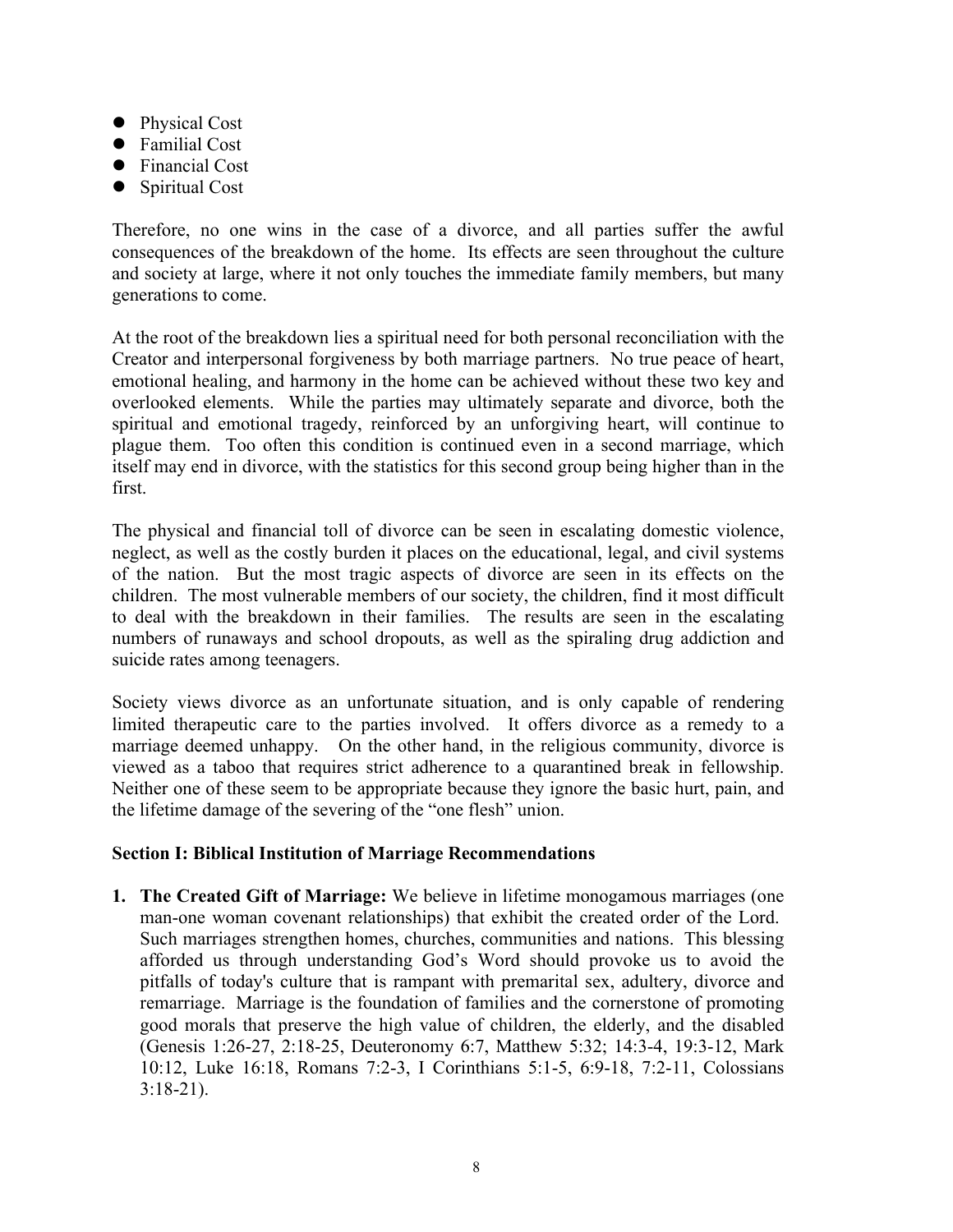- **2. Family Affirmation:** We recognize the created order of God includes families that were designed as a father and mother who procreate children. We also endorse the value of the extended family as defined by the Bible. The family was designed as a home guided by love, discipline, and other nurturing aspects that would include all members under the pattern of God's Word. Strong marriages and loving families serve as a buffer to prevent societal maladies such as abortion, incest, abuse, euthanasia, adultery, polygamy, or homosexuality/lesbianism. These are destructive to the unity, health, and prosperity of families and must be diligently taught as contrary to God's original design.
- **3.** When a marriage is in trouble, the priority should be that of seeking forgiveness, reconciliation, and healing between the injured parties for the sake of restoring the marriage and family at all cost.
- **4.** Where marriages have ended in divorce, separated couples should be encouraged to maintain an open door for reconciliation and healing so that the Lord may intervene to restore the broken marriage.
- **5.** Where marriages have ended in divorce with no clear possibility of reconciliation or restitution, it is still incumbent on the injured parties to seek and offer forgiveness of one another for the sake of healing. "Restitution where possible" has been one of our prominent teachings and should be sought for in every condition where sin has occurred.
- **6.** When a case arises where a pastor feels he/she cannot provide necessary counseling, other credible Christian counseling should be sought for the sake of saving a failing marriage.
- **7.** Educational resources should be made available and the Church should embark on an aggressive program of training our ministers in both pre-marital and marriage counseling being sensitive to comply with national/state laws governing marriage counselors where applicable.

# **Section II – The History of Marriage**

#### **THE HISTORICAL PERSPECTIVE**

#### **Divorce in the Old Testament**

The entire purpose of the Mosaic Law was to reveal the sinful state of humanity and to help them return to a right relationship with God. He knew that people needed guidance for their daily lives, but they also needed the mercy and grace only He could provide. This would allow for the process of returning to Him without forcing them to adhere to the Laws through some radical, arbitrary method. The more gracious, gentle method was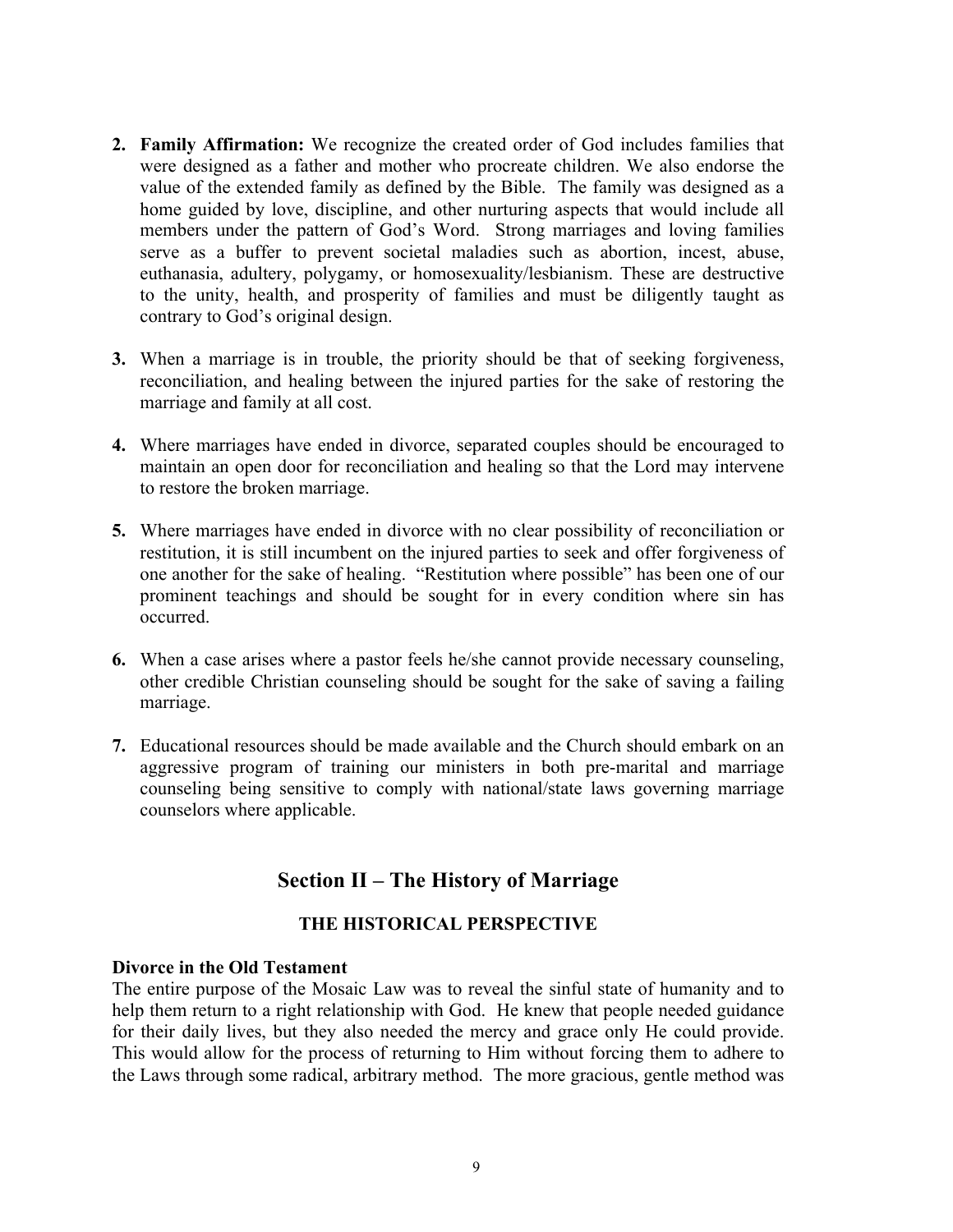to show mankind a higher level of good and let the seed have time to grow, even though this seems to be a slower process.

Divorce did not begin with the children of Israel. When Moses presented the laws for governing divorce in Deuteronomy 24:1-4, God did not permit him to do so in order to give approval for divorce. These laws were simply given to regulate a practice that already existed and was a familiar custom throughout the known world. The Deuteronomy passage tried to dispel this confusion.

In the case of divorce, several things must be kept in mind when studying the Old Testament Scriptures. First of all, God sees the marriage bond as being holy. Secondly, because of God's declaration, the marriage bond is to be a lifetime commitment. It must be viewed as a permanent commitment and not as a temporary arrangement. However, because of the "hardness of the heart," Moses provided a way to protect those who were victimized by the sinfulness of another person's heart. We must focus on the sacredness of the marriage bond instead of dwelling so much on divorce. Divorce should never be elevated as being more sinful than other acts of disobedience to God's Word. On the other hand, it should never be excused as simply a regretful necessity. Scripture clearly condemns divorce as violating the expressed design of the Creator. It must be kept in mind that when divorce takes place either one or both parties have allowed "hardness of the heart" (Matthew 19:8) to guide their actions in breaking the marriage bond.

The truth is that nowhere in the Old Testament is divorce recommended or approved, even though it was allowed in specific situations. It is equally true that God hates divorce just as much as he hates sin in any form. God did make provision for man to be forgiven of sin. This includes forgiveness for the choice of divorce. God gave His laws (rules), told us of the rewards we would receive if we followed them, and explained the consequences if we disobey. He then stepped back and allowed us to choose which path to walk in. Whatever choices one makes, there will be consequences or rewards. Even when we suffer the consequences, God never stops caring, loving, nor disowns us. He forgives and forgets. We will never be able to fathom the extent of God's grace and love evident in the fruit grace produces. We must pursue God's standard.

#### **Divorce in the New Testament**

In the New Testament, Jesus stressed the seriousness and permanence of the marriage relationship. He reaffirmed the standard for those who wanted to find true fellowship with God. In the Old Testament, there were written rules and consequences that were to be followed. In the New Testament, Jesus made it plain that God was not interested in people following rules so much as He was interested in their hearts being right. He knew that a person could follow rules and still not be in communion with God.

Divorce and remarriage certainly existed even among God's people, both under the law and under grace. There is no question that these actions were not the chosen design of God. Paul recognized God's perfect will when it comes to marriage. He said a divorced person should be reconciled or remain unmarried.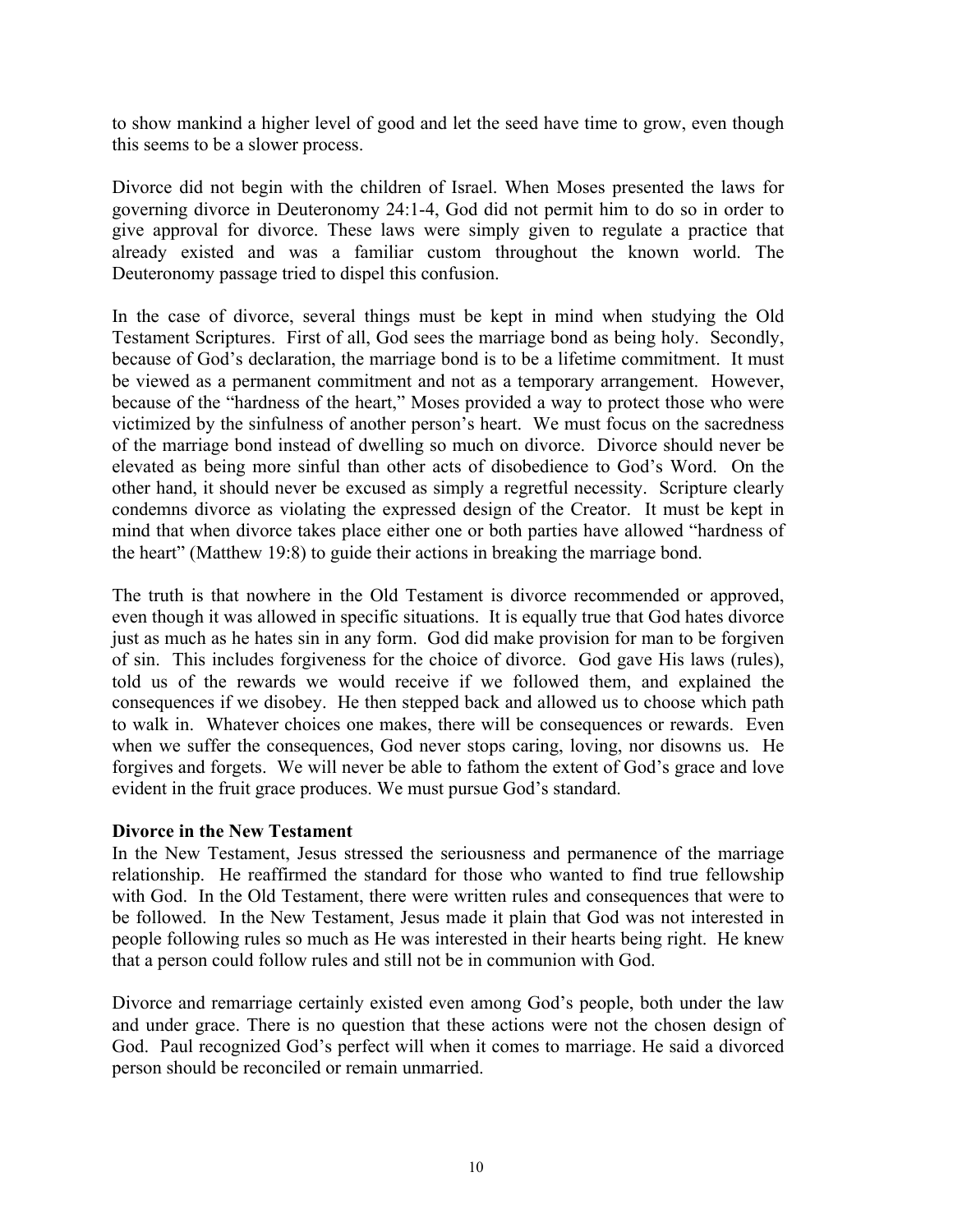Finally, when Jesus addressed the subject of marriage, He did so as a preventive measure to encourage the Jews to take their marriages more seriously. The Jews understood the high value God placed on this first and great institution, marriage. Neither the Old nor New Testaments provide divine sanction for divorce. They simply recognized that divorce was practiced among the Israelites and even the early Christians. God never intended for divorce to happen. However, He did recognize that some measures had to be put into place to protect the innocent and provide for their care. It is apparent that miracles of restoration are more likely to happen in an atmosphere of spiritual power and acceptance than in isolation that could drive sincere people away from their Creator God.

#### **The Early Church Fathers**

The church fathers of any age do not have the same authority that the biblical writers have nor are they part of the canon of Scripture. What they say is not binding on the Christian. The final authority is the Word of God. However, it is wise to consider their findings when we are trying to determine doctrinal positions.

It should be noted that there have been differences of opinion throughout all history of Christian teaching. These differences have existed within the church and include the practical application of Jesus' teaching concerning adultery, divorce, and remarriage. While some of the church fathers believed that the "exception clause" permitted remarriage, the majority believed that there was no allowance made for divorce or remarriage. So there was debate even among the early church fathers.

#### **The Reformers**

Nearly all the reformers of the  $16<sup>th</sup>$  century rejected the idea of the monks concerning celibacy. They also rejected the idea that marriage is a sacrament and indissoluble except for death. They all agreed that divorce should be granted for adultery, and that the innocent party was free to remarry. Most of them regarded desertion as a second legitimate reason for divorce. However, controversy continued concerning what grounds would be allowable, and changes in opinion happened frequently. The one area where there was universal acceptance of divorce was where there was adultery on the part of the wife.

#### **The Church of God**

The question of the divorce and remarriage issue began early on in our fellowship at the General Assembly in 1908. Questions continued to be raised on the subject through the Assembly in 1922 when the General Overseer addressed the subject of divorce and remarriage at length and offered his well-known John Jenson and Sallie Pratt illustration as a way of trying to open the way for some type of biblical study on the subject so a decision could be reached. He never intended for this illustration to become the final answer, only a compromise at that time. He wanted this compromise to be an invitation to truly study the Scriptures on the subject and seek God for His divine intervention. However, the study never took place in an official manner. Then at the Assembly in 1928, the General Overseer asked the Assembly about adding a teaching concerning divorce and remarriage to the teachings made prominent. The subject had not been discussed for a few years. The Assembly gave orders to have this added to the list of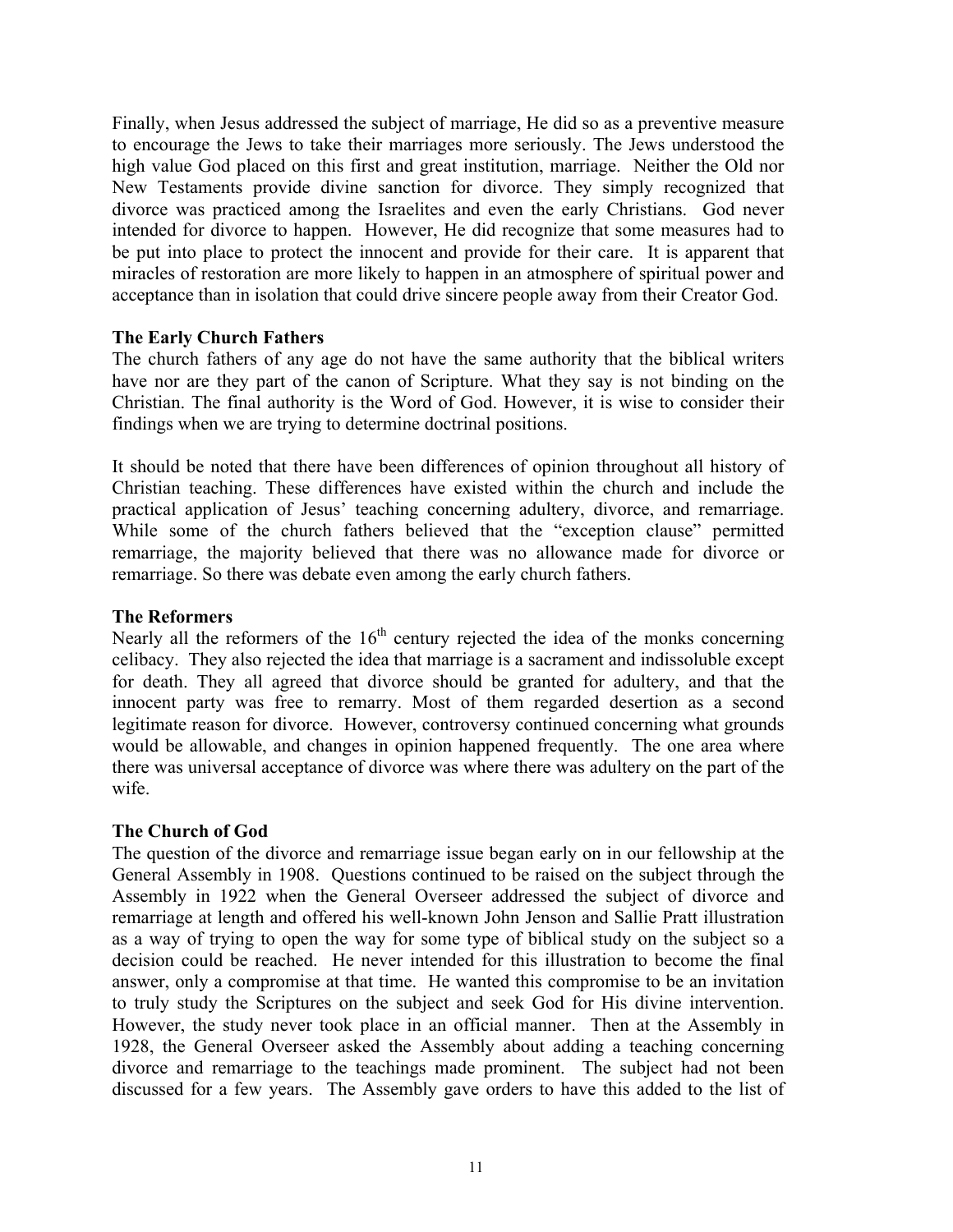teachings made prominent. Even though the teaching was added, questions were still raised in various Assemblies.

Since this subject has come up so many times in our own history and throughout the history of Christianity, it would seem that even though the issue was settled in the minds of some, it has not been settled to the point that "it seemed good to the Holy Ghost and us." This is evident by a revisit and a broadening of the definition of the term "fornication" in the Assembly of 1986  $(81<sup>st</sup>$  Assembly Minutes, page 41) under the leadership of M. A. Tomlinson. For this body to move more confidently into the harvest we must continue this study of Scripture exegetically and without the prejudice of our past opinion, so the Holy Spirit can reveal to us more light.

#### **FOUR CURRENT VIEWS ON DIVORCE AND REMARRIAGE**

Presently, there are four major positions on divorce and remarriage. Each of these views represents an effort by various parties to bring some clarity to the questions and confusion that surrounds this very sensitive subject.

#### **The first view is:** *No Divorce and No Remarriage.*

J. Carl Laney, in his book *The Divorce Myth,* espouses the view that the Bible indicates marriages are always intended to be permanent, that there is never a need for divorce, and that remarriage is never permissible after divorce. On the basis of his survey of the major, scriptural passages on marriage, divorce, and remarriage, he concluded that when a divorce does occur, the only two scriptural options for the divorced person are reconciliation or the single life.

#### **The second view is:** *Divorce but No Remarriage.*

William Heath contends that while there are legitimate, biblical grounds for divorce, there are no legitimate grounds for remarriage after divorce. Thus, one is to remain unmarried or else be reconciled (1 Corinthians 7:11). Separated or divorced Christians should avoid any thought or action that would hinder the possibility of restoration. But if reconciliation is impossible, primarily because one's spouse has already remarried, then the path of God's highest blessing must lie in the direction of pursuing a single life.

#### **The third view is:** *Divorce and Remarriage for Adultery and Desertion.*

Thomas Edgar defends the position that allows for divorce and remarriage in cases of adultery or desertion. Jesus states that there is only one valid reason for which a person may properly divorce the other and subsequently marry someone else—adultery on the part of the spouse. Paul further indicates that desertion by the unbelieving spouse is just cause for remarriage (I Corinthians 7:15).

#### **The fourth view is:** *Divorce and Remarriage under a Variety of Circumstances.*

Larry Richards holds that Scripture, while decrying divorce and the pain it causes, points to a God of grace who will not condemn those who divorce and remarry. Because human beings are marred by sin, it will not always be possible for a marriage to achieve this ideal. Persons who have divorced and are remarried have the right to be fully involved in the life of the local church, without prejudice. Their spiritual gifts are to be recognized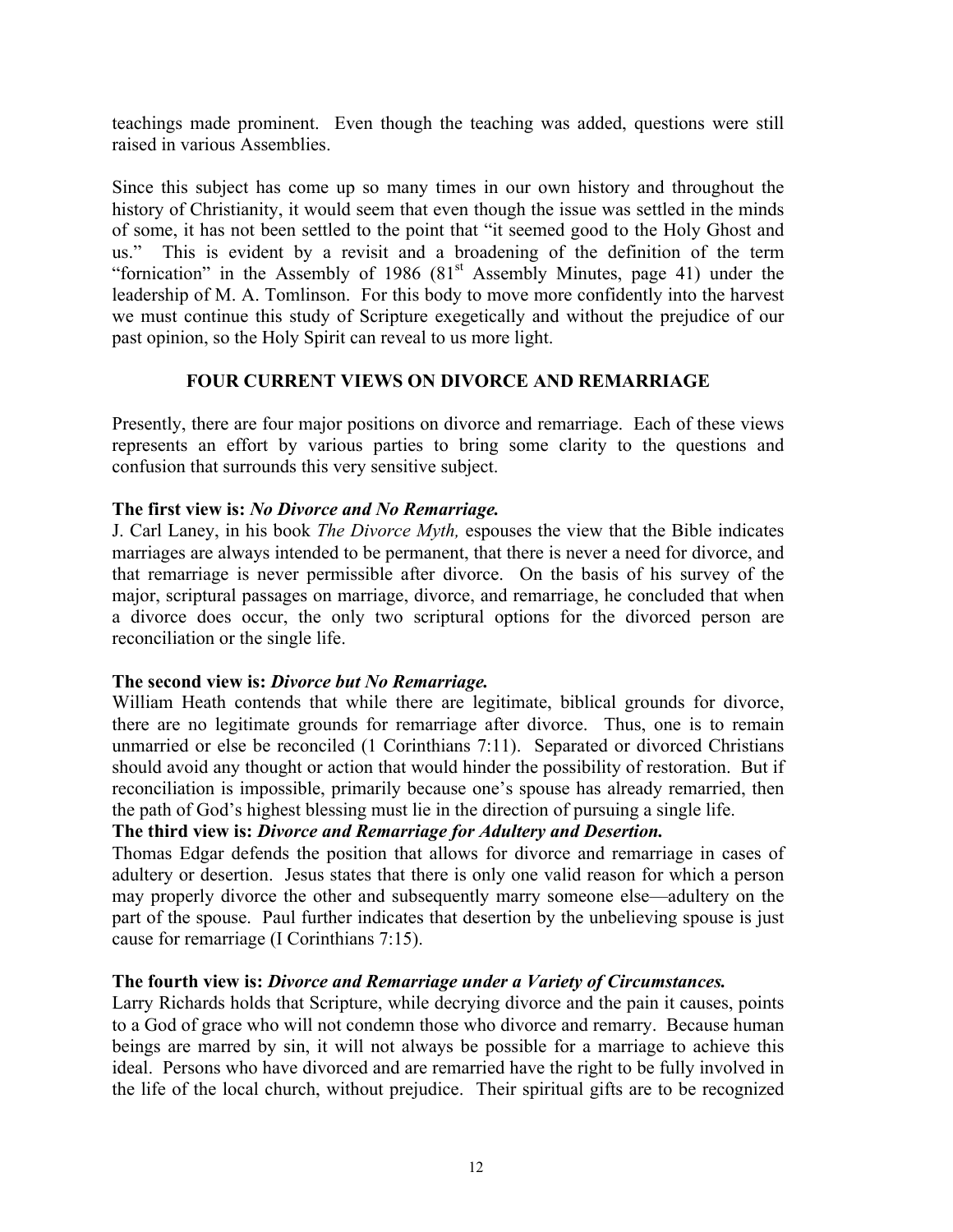and affirmed, and they are to be encouraged to find the place of service for which their gifts equip them.

#### **WHAT CONSTITUTES A LAWFUL/LEGAL MARRIAGE?**

This question is paramount to every proposed engagement or marriage (Genesis 24). The failure of parents, pastors, churches and societies to properly apply the principles raised from this question, has contributed to the "unequally yoked" problem (2 Corinthians 6:14) existing in many matrimonial situations.

#### **Tension between Church and State**

Many Christian churches refuse to recognize the authority of secular institutions (courts) to annul existing marriages, yet embrace the rights of the same institution in determining "What is a lawful marriage?" This is a biblical contradiction! A *legal* marriage may not in fact be a *lawful* marriage (i.e. same-sex union, incestuous marriages and polygamy). Why then would anyone invalidate the "authority of parents" given to them by scripture; especially, to biblically oppose a marriage of their child to an unbeliever or someone they feel would endanger the life of their child (Romans 1:25-32, Numbers 30)?

If this body is to address the foundational subject of marriage and not just the problem of divorce, we must explore this question on "lawful marriages." In the case of the wellknown command by Jesus, "What therefore God hath joined together, let not man put asunder" (Matthew 19:6b), we must be careful not to be too focused on the latter portion of this statement while overlooking the implication of the first phrase. Only God under the governance of His biblical principles can determine if a marriage vow is legitimately done in His eyes, since no pagan court or institution was ever given sole authority to solemnize holy matrimony. We must exercise caution in this regard; simply because two people are of age does not mean that they meet all biblical qualifications of a *lawful* marriage. The state can afford to be arbitrary on the requirements for marriage, but the church cannot!

#### **The Elements of Lawful Marriage**

In all societies, two people are married when their relationship is legally recognized; but from a biblical perspective, there is much more involved than mere legal registration. According to God's Created Order and Design in marriage for two biblically eligible people (male and female) there must be: *Mutual consent* (Genesis 21:21, 1 Corinthians 7:37-38), *Permanence* (binding covenant), *Public Witness* (Matthew 22:21, Romans 13:1), *Consummation of the Physical Union* (1 Corinthians 7:1-6) and *Honest Testimony* (Jeremiah 22:13, 1 Thessalonians 4:3-6). This will also involve the following key principles that must not be ignored for a healthy marriage: *Parental Blessing* (Numbers 30, Colossians 3:20), *Holy Vows* and being *Equally Yoked* (1 Corinthians 7:10-16).

#### **Types of Marriages**

Almost all known societies operate a complex system, which involves the co-existence of different legal realms within the same national legal system, such as customary law and common law. In various parts of the world, it is common to find the indigenously based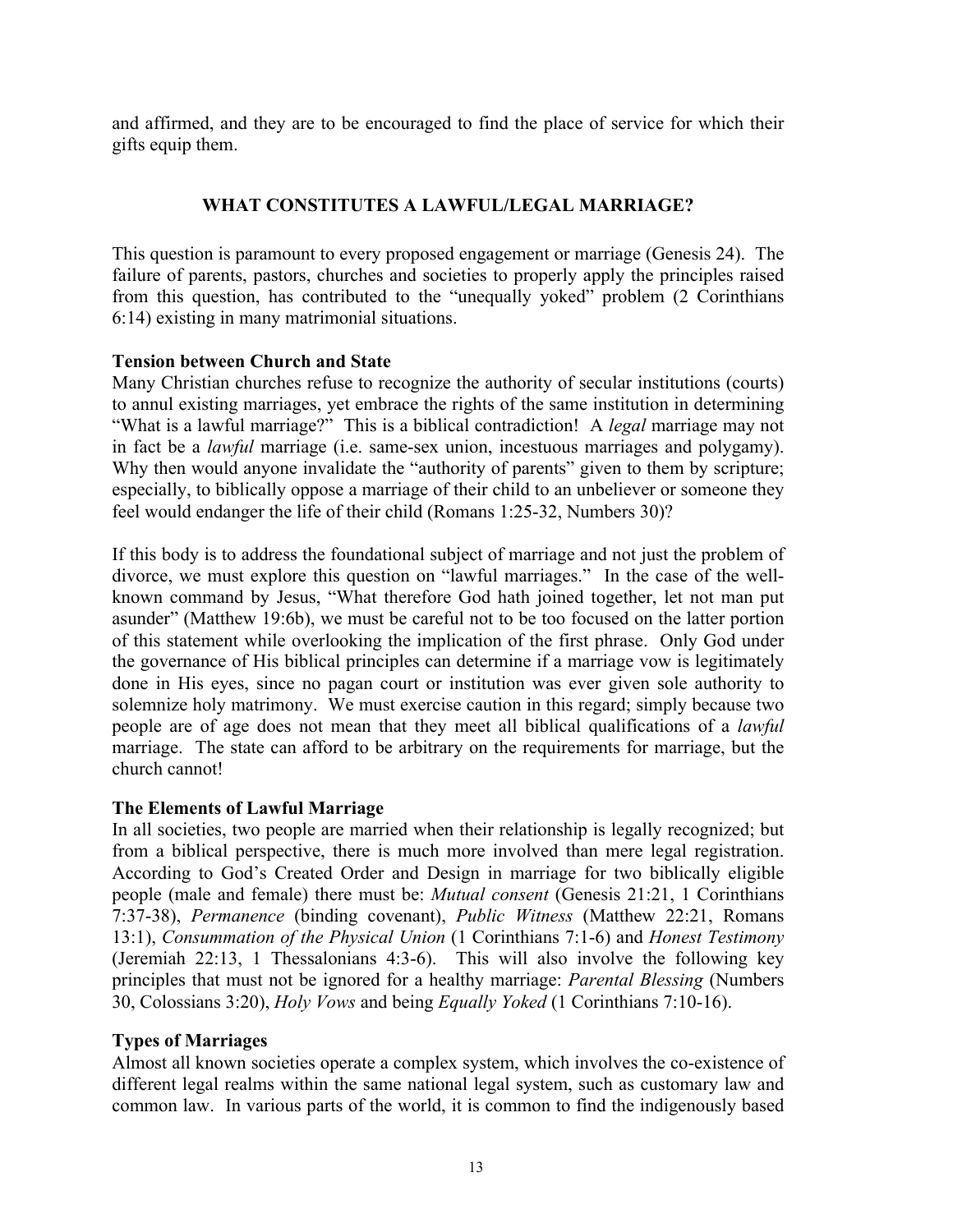customary law existing side by side with the received law, based on that of the former colonial power. Under Roman law, there were two types of marriages; *manus* marriage, which meant the wife, was in "the hands" of her husband (in his legal control); a *free marriage*, where the wife was not subject to that control; the wife was legally independent (husband not holding legal power over her). The Christian church recognizes these many variations of marriage, with the exception of polygamy, free (common law) marriages, same-sex marriages or where other elements of biblically lawful marriages have been violated.

#### **Marriage Alternative**

A biblical teaching that has been either ignored or misunderstood in our western culture is that of singleness or celibacy.

In 1 Corinthians 7:7-9 and 9:5, Paul makes it very clear that he was unmarried. In the above passages, Paul does not leave any room for anyone to think that celibacy is an inferior state of being or a hindrance to ministry. Paul was an apostle and part of his ministry was to ordain bishops or elders.

Jesus indicated in Matthew 19:12 that celibacy may indeed be His calling on some for the sake of the kingdom. This option should not be overlooked as God's will after a broken marriage or before a marriage.

#### **Recommendation**

- **1.** Due to the departure of societies from Judeo-Christian values, the Church renounces biblically unlawful unions, such as same sex, incestuous, or polygamous marriages, even if they are legal in the eyes of local, state, or national governments.
- **2.** In light of the teaching of our Lord Jesus Christ (Matthew 19:12) concerning some men gifted to celibacy/singleness, we further recommend that bishops may also be individuals who have a God called commitment to celibacy for the sake of their ministry in the kingdom.

# **Section III – The New Testament and Marriage**

#### **THE NEW TESTAMENT PERSPECTIVES**

This section is a study of the New Testament passages that are relevant to the issues of divorce and remarriage.

Mark 10:2-12 and Luke 16:18: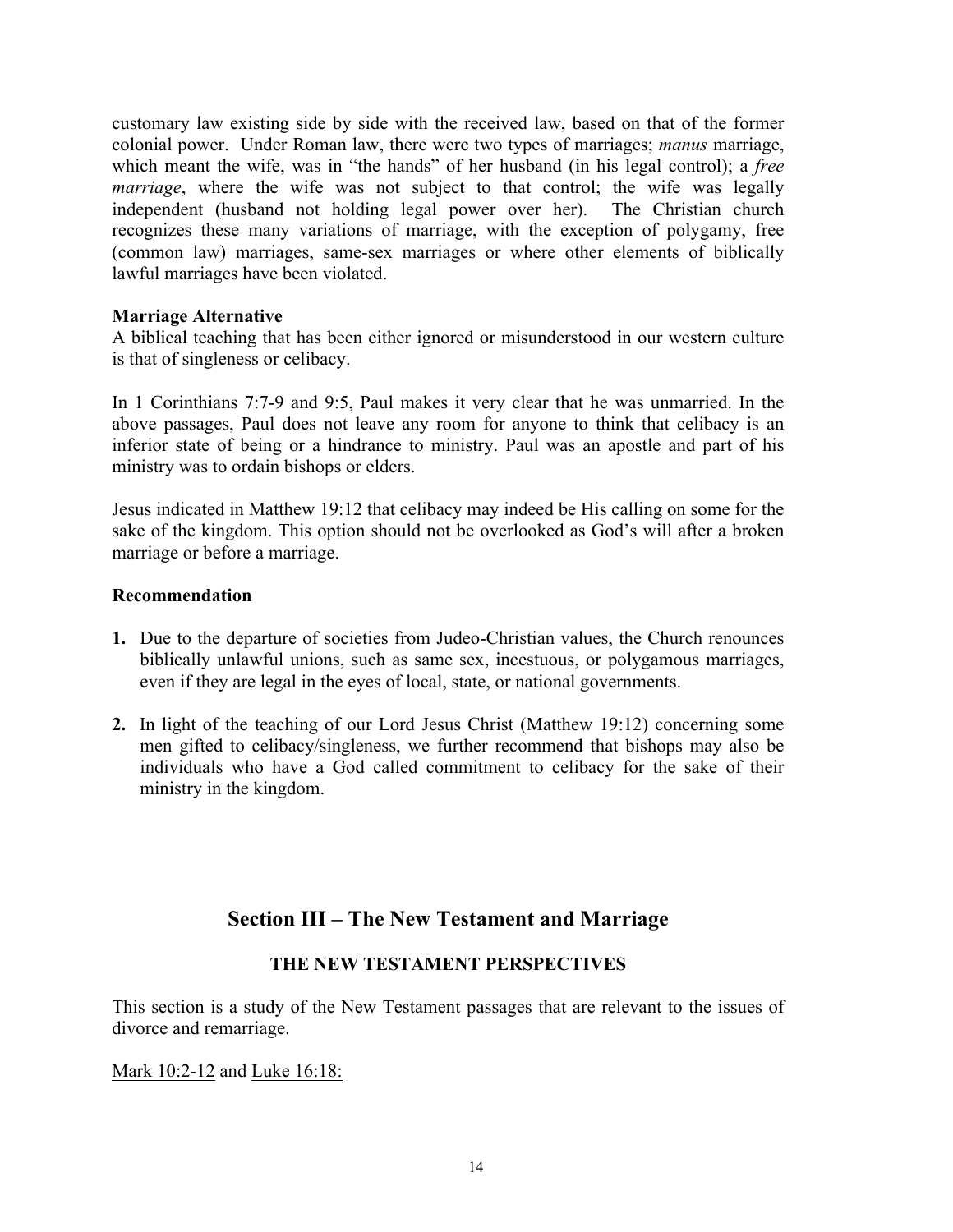Jesus' response in the Mark passage takes us back to God's original, creative design for marriage, i.e. that marriage was for life and what God had joined together man was not to put asunder. Neither Mark nor Luke alluded to or implied Matthew's "exception clause." In both passages, adultery was the result of remarriage. An element that is unique to Mark among the Gospels is that it forbids not only the man to divorce and remarry but the wife as well. This is probably so because Mark had the Roman culture in mind.

#### I Corinthians 7:10-15:

Even though verses 10 and 11 do not approve of separation, allowance is made for it because a marital bond involves two people, which creates the possibility of the one leaving without the other being able to do anything about it. However, remarriage is not an option. Verse 15 has been understood by some to permit remarriage for the "deserted" believer. However, there are several reasons to show that this is a serious misunderstanding of the passage:

1) Marriage is a creation ordinance and is binding on all humanity—irrespective of one's faith or lack thereof (Genesis 1:27; 2:24; Hebrews 13:4).

2) In verse 15, Paul uses the same verb *chorizo* (depart) that he does in verse 11 where remarriage is not an option. Interestingly, the only other place where this verb is used is in Matthew 19:6 in the phrase, "let not man *put asunder*."

3) There is an obvious connection between verse 11a ("or be reconciled") and the hopeful outlook of conversion in verse 16, which would lead to reconciliation.

4) The verbs *deo* (bound) and *douloo* (under bondage/slavery) are etymologically completely unrelated. Nowhere in the Scriptures is marriage likened to bondage or slavery. On the contrary, it is likened to the relationship between Christ and the church. Therefore, we should observe marriage as a love relationship rather than "bondage" or "slavery."

5) According to A. Robertson and A. Plummer: All that *ou dedoulotai* (not under bondage) clearly means he or she need not feel so bound to Christ's prohibition of divorce as to be afraid to let the heathen partner go if he or she insists on separation. Many have supposed that this means that they would be at liberty to marry again when the unbelieving wife or husband had gone away, as stated by Calvin, Grotius, Rosenmüller, etc. But this is contrary to the line of the argument used by the apostle. The sense of the expression "is not bound," means, if the one forcibly departs, the one that is left is not bound by the marriage tie to be responsible for the one that departed.

#### Romans 7:1-3 and 1 Corinthians 7:39:

Both of these passages clearly confirm that marriage can be dissolved only by physical death. The argument that Romans 7:1-3 refers to the Law as it was given at Mount Sinai has no real foundation because the term "law" in the Scriptures is used with various meanings. The meaning here warranted by the context is in the general sense of the "law of the Lord" often found in the Old Testament, which includes the Creation account in Genesis that contains the foundational Scriptures for marriage (Genesis 2:24). This was quoted by Jesus, to which He (as the Lawgiver) added, "what therefore God has joined together, let no man put asunder" (Matthew 19:6). We need to remember that Paul uses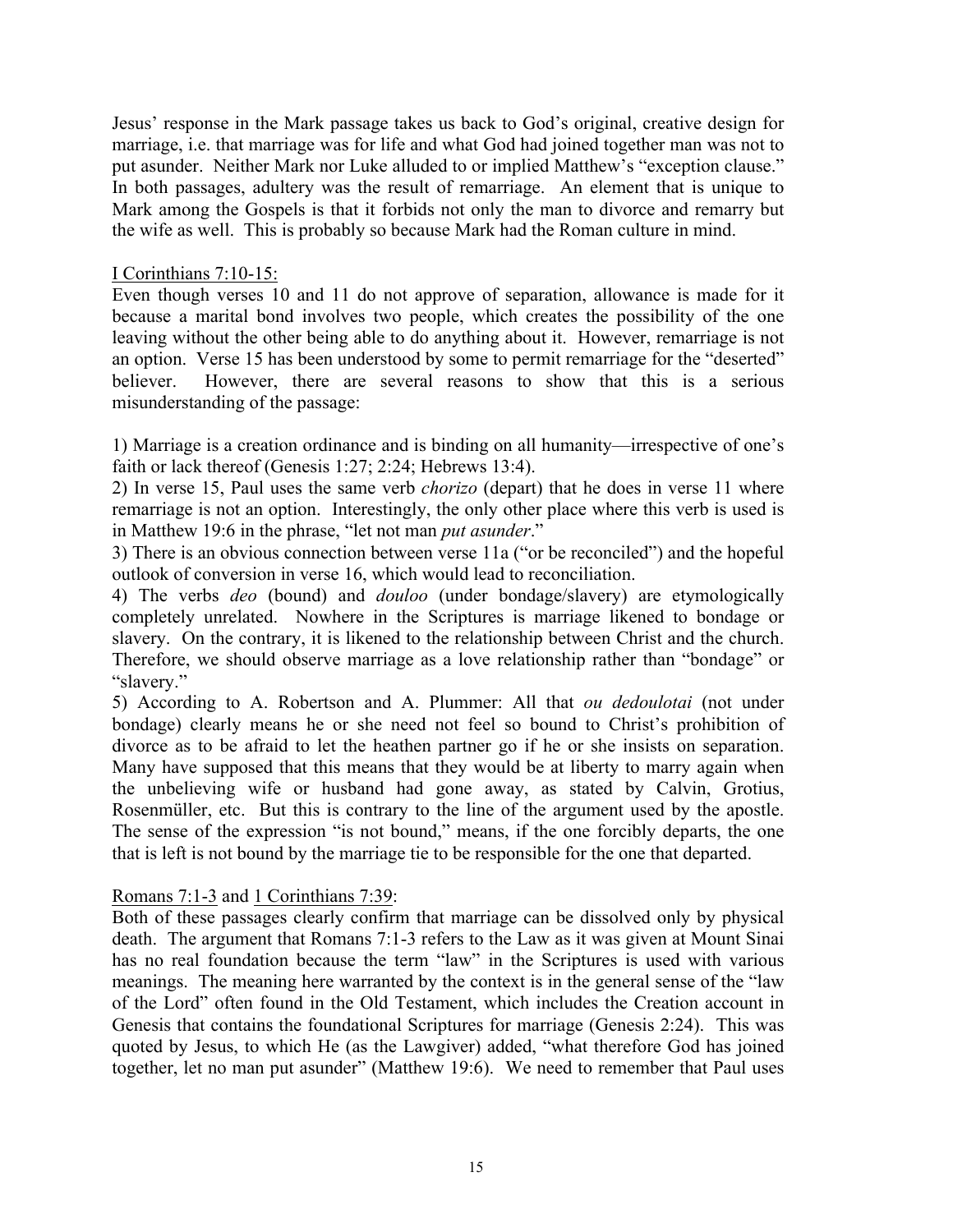almost the same wording in 1 Corinthians 7:39 when he was addressing the case of a widow in the church, who was definitely not under the Mosaic Law.

#### Matthew 19:3-12 and 5:31-32:

In the context of Matthew 19:3-12, the Pharisees are asking Jesus for His interpretation of Deuteronomy 24:1-2. The Jewish leaders were divided into two camps regarding the issue of divorce. Some sided with the more conservative Shammai, who believed that divorce was legitimate only for "moral uncleanness," and some sided with the more liberal Hillel who allowed divorce for almost any reason. Jesus, however, did not align Himself with any of these, but He referred his inquirers back to Genesis 1:27 and 2:24, thus restoring God's design for marriage.

In any discussion of the above two passages from Matthew's Gospel, the most difficult part is what is known as the "exception clause." Matthew 5:32 states as follows: "saving for the cause of fornication." Before arriving at an understanding of what this phrase means, it is important to identify the meaning of the word *fornication* (Greek *porneia*). It is used in a broad sense for sexual immorality. Arndt and Gingrich, in their Greek Lexicon, define it as "prostitution, unchastity, every kind of unlawful sexual intercourse." Most lexical sources agree with this. Depending on the context, it can also take on more specific meanings such as "incestuous relationship or unlawful marriage" (as in 1 Corinthians 5:1; Acts 15:20, 29; 21:25, based on the Levitical decrees in Leviticus 18:1- 17). The most widely held view is that in these two Matthean passages it should be understood in its broader meaning.

Needless to say, a great variety of interpretations have been offered regarding the "exception clause." Since the time of the Reformation, the "innocent party" view has become very popular, according to which the innocent party has the right to secure a divorce and remarry. Very similar to this view is the one according to which the marital infidelity of one of the spouses justifies a divorce, which in this case, would mean the complete dissolution of the marriage.

The difficulty with the preceding views becomes obvious when we look at the statements that come at the end of both passages. In Matthew 5:32, we read, ". . . and whosoever shall marry her that is divorced committeth adultery," and in 19:9, we read, ". . . and whoso marrieth her which is put away doth commit adultery." In light of the passages in question, the wife could be put away (or divorced) in two ways: first, for the reason of fornication (unchastity, sexual immorality), or for some other reason (as it was the custom of many Jews at the time of Jesus). According to the "innocent party" view, the guilty wife should not remarry. If she did, she would be involved in adultery. But what if she was not guilty, and yet her husband put her away? According to the closing statement in both passages, if she remarried she would again be involved in adultery. In the case of divorce for the cause of fornication, this would bring about complete dissolution of the marriage. If this is true, why is it adultery if someone marries one of the two divorced spouses? This leads to an impasse. In the light of the above, we are led to conclude that "divorce" and "putting away" do not mean divorce with the right to remarry, but only separation.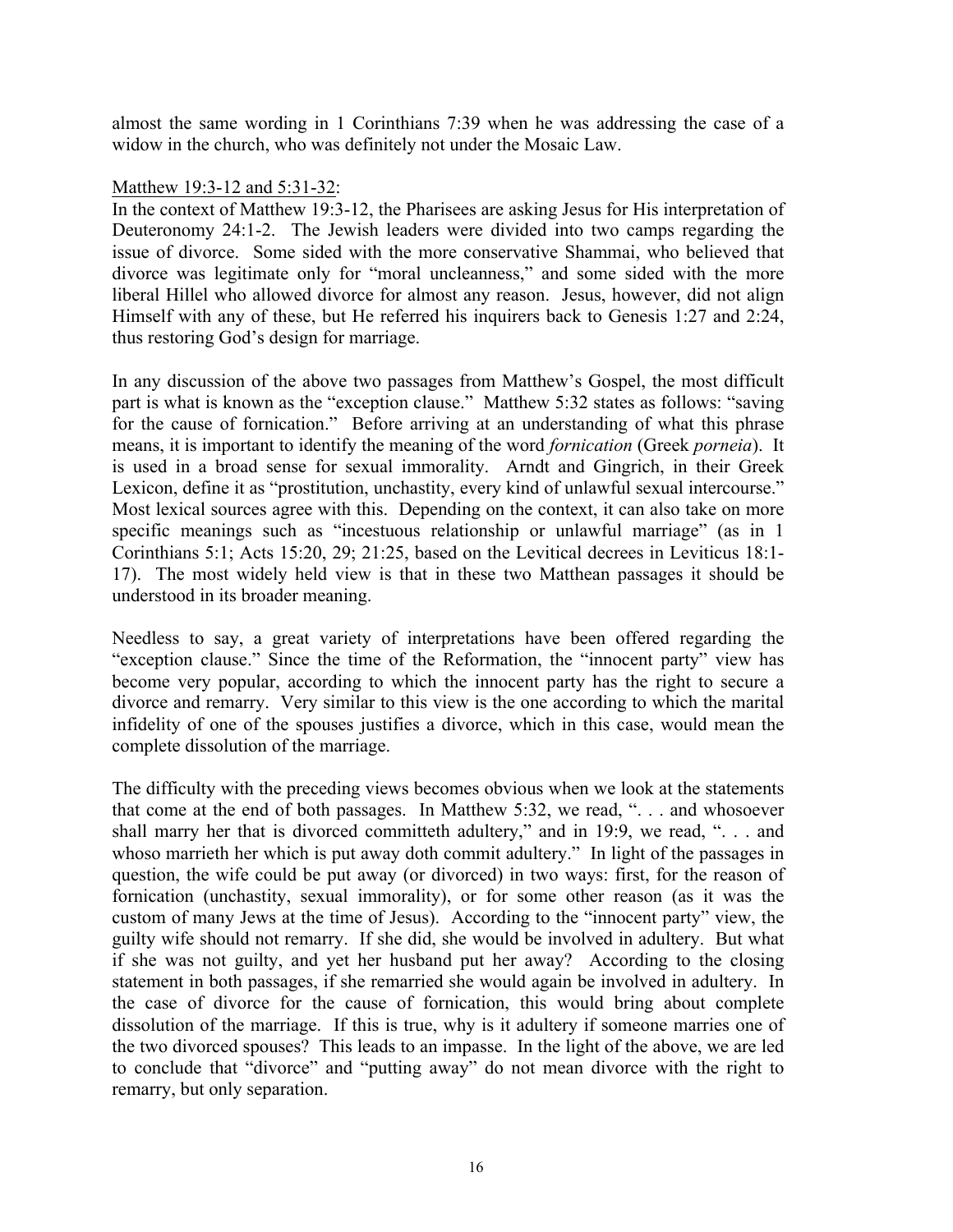Some scholars, even though they are willing to go along with the above interpretation, use Matthew 19:11: "All men cannot receive this saying, save they to whom it is given," to introduce the idea that this not for all of His disciples but only for those "to whom it is given." However, a comparison with Matthew 13:11, Mark 4:11 and John 6:65, to John 8:43, leads us to understand that those who do not accept Jesus' teaching are the unbelievers. The comparison is not between one group of believers and another, but between believers and unbelievers. We also need to keep in mind Jesus' command to all of His disciples: "be ye perfect as your heavenly father is perfect."

#### **Celibacy/Singleness**

In our Western contemporary society there is an abhorrence of singleness. Generally speaking, "only life as a couple is really acceptable." With this view of singleness, it is not surprising that any *block* put in the way of remarriage is perceived as cruel because singleness is seen as such.

Matthew 19:12 constitutes by far the most important teaching of Jesus on the subject of singleness. He uses the image of a eunuch to speak to those who are not able or willing to get married. He distinguishes between three types of people for whom marriage is not a possibility and to whom singleness is what has been "given." These include: those who are congenitally unable to contemplate full marriage, those who have been rendered incapable of full marriage by castration or other psychological or emotional factors, and those who have chosen the single life and decided not to marry "because of the kingdom of heaven." In this context, the third group is clearly Jesus' principal concern. These are the only ones who have taken the decision themselves. There are those who out of obedience to God their King, have determined to remain single after their divorce.

# **NEW TESTAMENT PRINCIPLES**

There is no greater model for ministry than that expressed by Jesus in the New Testament. It is undeniable that the early Church embraced and lived by these principles. Some are listed as follows:

- Repentance
- Forgiveness For All Sin
- Restitution Where Possible
- Restoration
- Acceptance and Love
- Understanding God's Perfect and Permitting Will

While it is true that Jesus is the exalted Son of God, there was something about His earthly ministry that attracted the poor, blind, bruised, broken, and captives (Luke 4:18). What was the difference? It is undeniably the love and acceptance He expressed to the needy. He offered forgiveness and restoration to the destitute and fallen. He did not require conditions of people that were beyond their ability to fulfill. Jesus required restitution, yet did not make it a condition if it were not possible.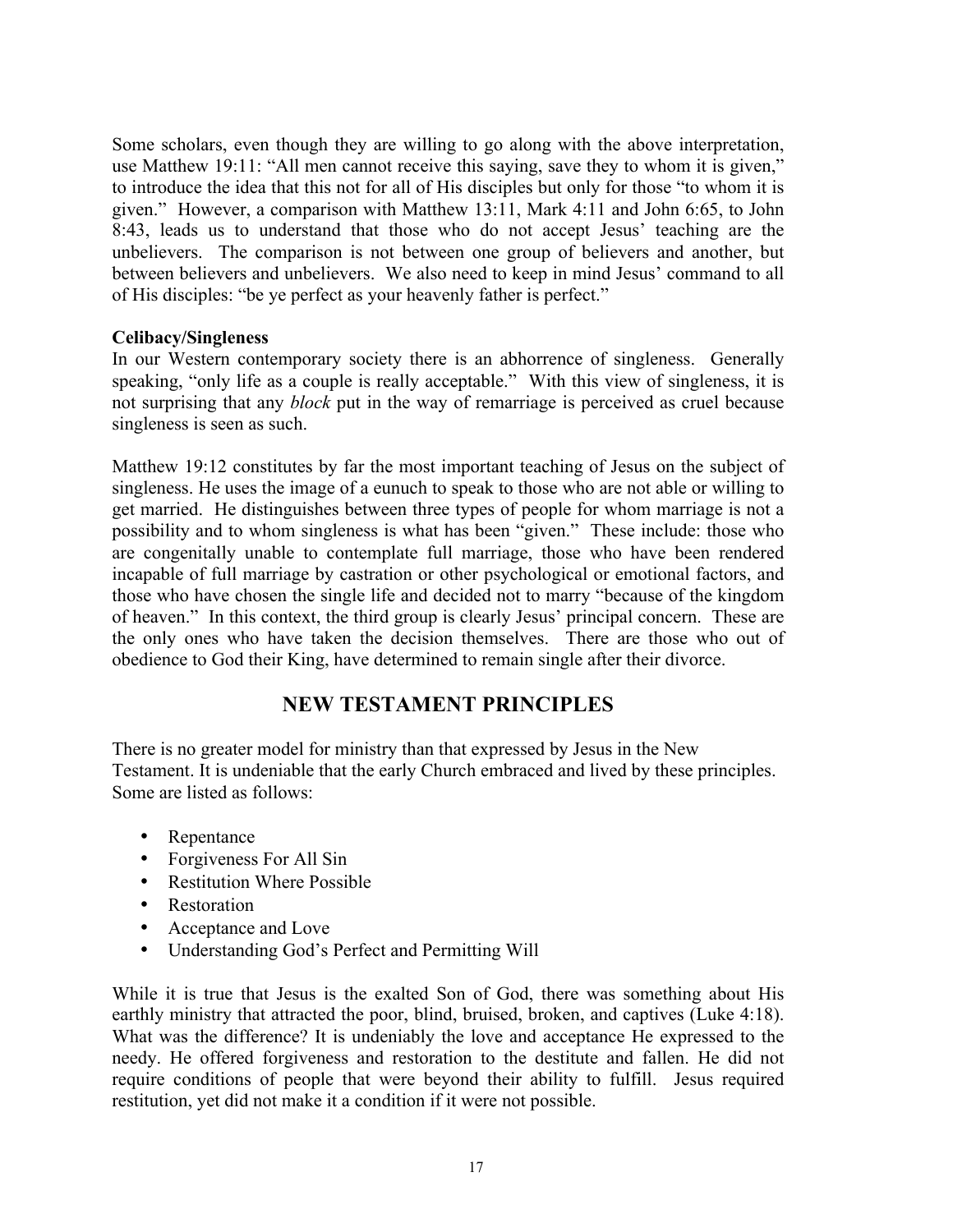We see these same principles applied in the early Church. The acceptance of the uncircumcised in the early Church (Acts 15) was based on a realignment of the Church's understanding of the Scripture based on what God was doing in the life of these people.

While we must never compromise God's creative order of marriage, we must also discern the heart of the Father and His requirements for those lives that have been devastated by the brokenness of marriage and family. Discerning the Father's heart greatly assists in understanding the application of His universal, divine, and absolute principles. We must always be willing to adjust our understanding of Scripture, because we still do see through a "glass darkly." The Church in Acts 15 was able to discern the workings of the Holy Spirit in the lives of those that some would not accept. They were cautious so as not to require "burdens," which the new believers could not fulfill or bear. They recognized there is no difference between "us" and "those" whose hearts have been purified by faith. While we may struggle in knowing how to apply or discern the heart of the Father, we must submit to the fact that He is Sovereign. Only He perfectly understands and applies these principles without violating His absoluteness. He is perfect and knows best. The awesomeness of His grace knows no bounds. We do our best in our human limitations to discern and understand this.

The brokenness of home and family is a "result," not a "cause." We often focus on the results of the cross, rather than the cross itself. When we focus on the cross and the purpose of Christ's suffering, it better helps us understand God's redemptive plan for all humanity.

#### **TURNING TO THE HARVEST**

During this past decade we have seen a shift in emphasis in the Church of God of Prophecy relative to the harvest, the result of which has led to a substantial increase of the church's membership. In 1994, there was a directive from our former General Overseer to *"Turn to the Harvest."* Our present General Overseer has continued with that vision by *"Focusing on the Harvest"* with a *"Passion for People."*

The reality of the harvest field is not always attractive. Speaking concerning His mission on earth, Jesus declared: "The Spirit of the Lord is upon me, because He has anointed me to preach the gospel to the poor, He hath sent me to heal the brokenhearted, to preach deliverance to the captives, and the recovering of sight to the blind, to set at liberty them that are bruised, To preach the acceptable year of the Lord" (Luke 4:18-19). The bruising and brokenness of individuals and families is evident all around us, and Jesus is very clear that this was a segment of society that He was anointed to reach. If Jesus proclaimed this to be the foundation of His ministry on earth, should not this be the main objective of His body, the Church?

We note in Acts chapter 10 Peter's objection to partaking of the common and unclean animals, because of his traditional mindset. God countered his objection by saying,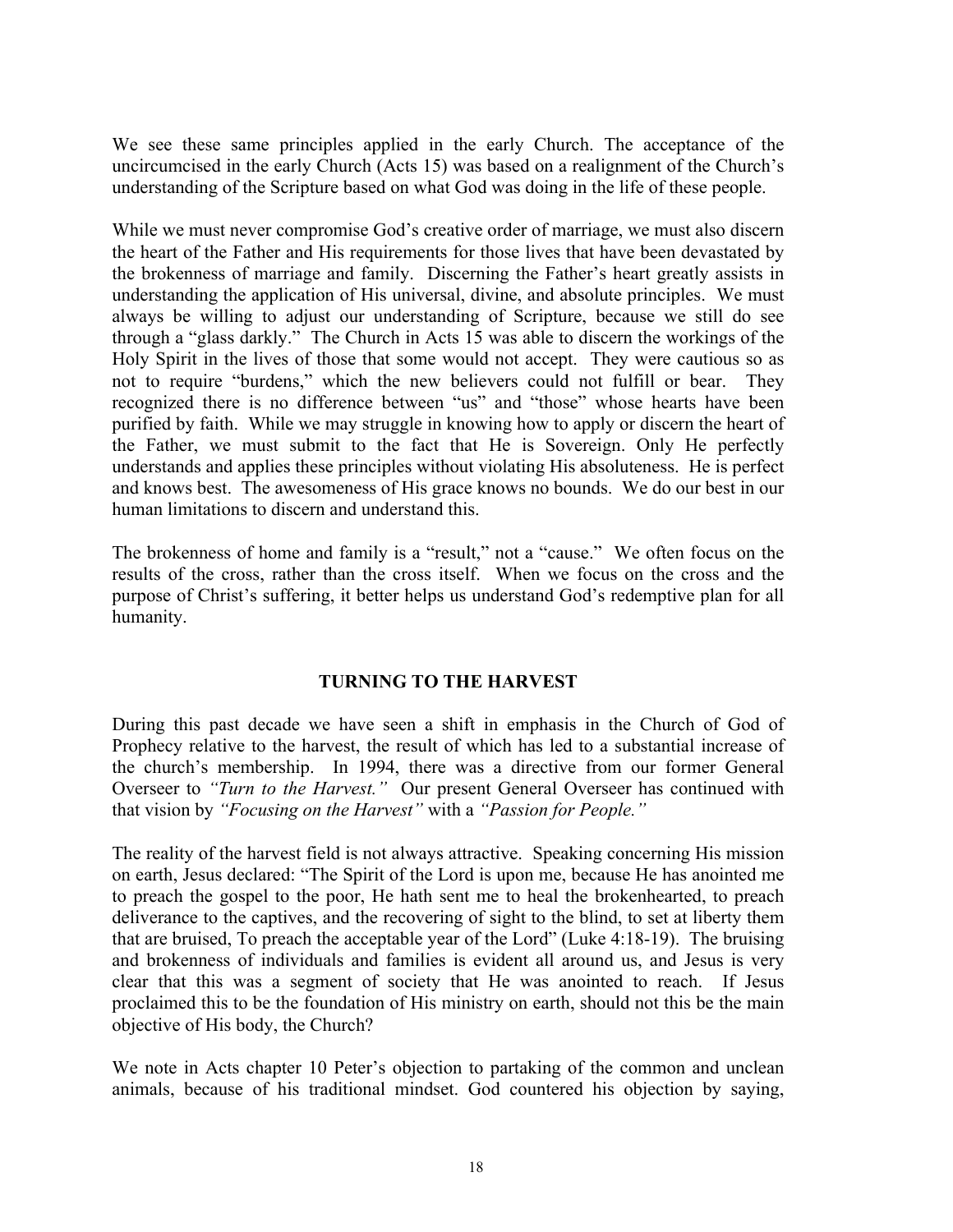"What God hath cleansed, that call not thou common." God has called us into an imperfect, unclean world with a life-changing gospel. All sorts of problems devastate people's lives. Jesus came to seek and save those who are lost and to call all people to repentance. This includes those lives that have been shattered by divorce and remarriage. Jesus was not selective in who He ministered to, neither should His church be.

The responsibility for fulfilling the great commission is still upon us. Our former General Overseer repeatedly emphasized the fulfilling of the Great Commission through the motivation of the Great Commandment (our love relationship with God and our fellow man). The ultimate expression of that love is stated in Romans 5:8 "But God commendeth His love towards us, in that while we were yet sinners, Christ died for us." In the story of the prodigal son it was love that propelled the father to offer the same grace to both of his sons despite their offences, attitudes, and conditions. In the Church there must also be an atmosphere of openness and welcome, which reflects the heart of the Father. Our Lord associated and ate frequently with sinners in the harvest through acceptance and ministry. Then in His own gentle way He would admonish them to "Go, and sin no more" (John 8:11) without laying upon them greater burdens than they could bear (Matthew 23:4). The Church of God of Prophecy at all levels must develop and cultivate this openness if we want to retain the fruits of our Lord's harvest. The teaching of Jesus, His public example, and His methods reveal that we must love the lost and accept them as He did as they come in the evangelistic sense, affording them the protection of the house like newborn babes. Every barrier that would hinder the reaping of the Lord's harvest must be eliminated.

#### **MINISTERIAL ETHICS REGARDING SEXUALITY**

The high calling in Christ Jesus (Philippians 3:14) refers to the calling we have received from Christ to be His disciples. Yet it is a phrase in the modern church that has been aptly applied to ministers or pastors who have received "the call" to be bearers of the Gospel through their preaching, teaching, and shepherding the flock of God. It was to this noble calling that the Apostle Paul addressed two young pastors (Timothy and Titus) with specific instructions regarding their positions. The similar vein of these two admonitions bears testimony to the importance of these instructions to the integrity of ministers. To Timothy he writes: *This is a true saying, If a man desire the office of a bishop, he desireth a good work. A bishop then must be blameless, the husband of one wife, vigilant, sober, of good behaviour, given to hospitality, apt to teach; Not given to wine, no striker, not greedy of filthy lucre; but patient, not a brawler, not covetous; One that ruleth well his own house, having his children in subjection with all gravity; (For if a man know not how to rule his own house, how shall he take care of the church of God?) Not a novice, lest being lifted up with pride he fall into the condemnation of the devil. Moreover he must have a good report of them which are without; lest he fall into reproach and the snare of the devil* (1 Timothy 3:1–7)*.*

When we examine the biblical institution of marriage, we must not only educate ourselves thoroughly with God's design for marriage, but also His design for those who would shepherd His flock. Just as Jesus was a faithful and morally upright rabbi that the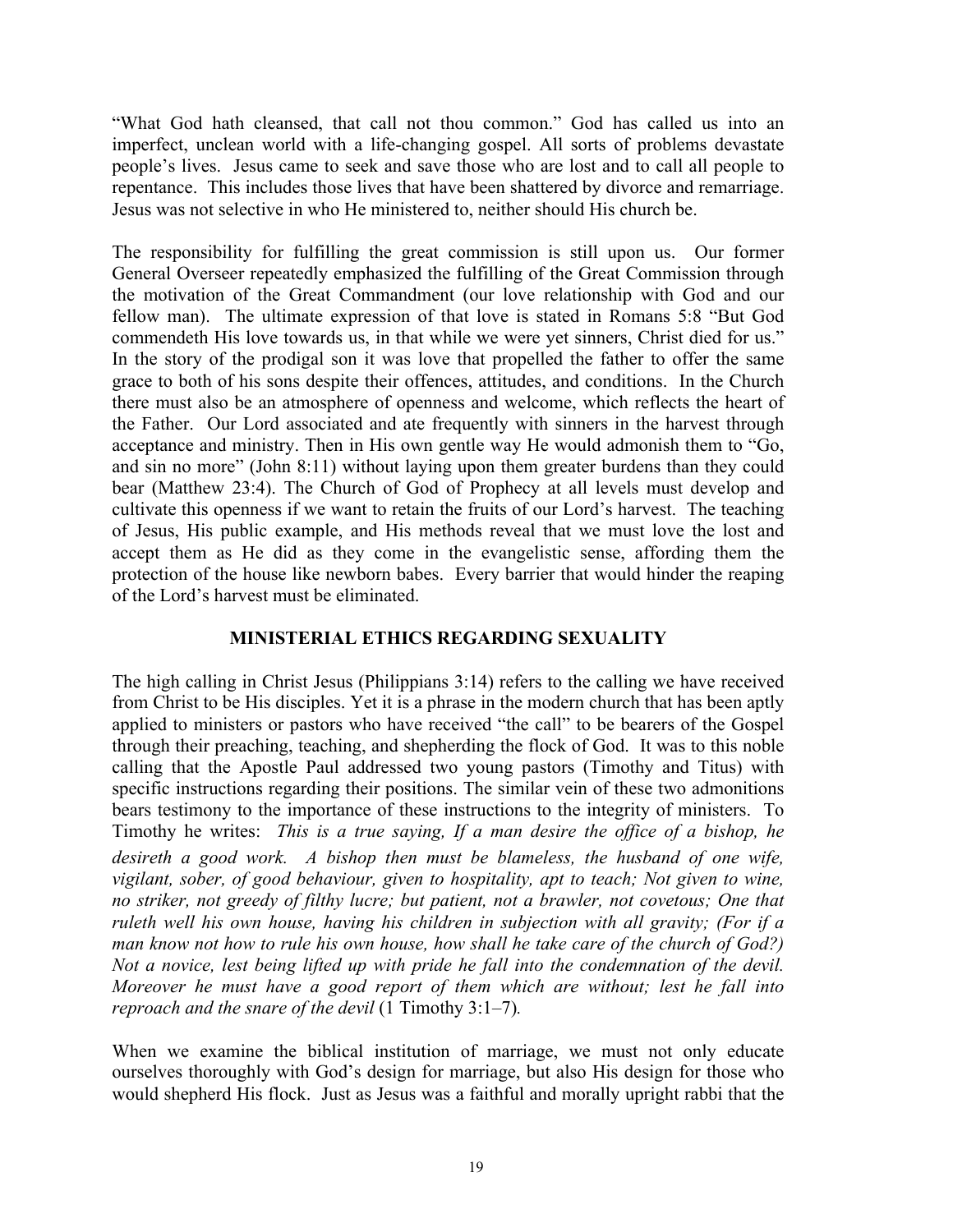disciples desired to follow, we pastors, overseers, and leaders of His flock must take oversight of His work with the same gravity (Acts 20:28). Indeed, ministers must be anointed by the Holy Spirit and be examples of holiness that will inspire others to follow Jesus. This truth must not only be told, but modeled by those who preach and teach His design to others.

A shepherd's conduct can bring disgrace and dishonor on his "high calling," therefore we should be specific concerning his moral and ethical behavior. Some ministers have simply been victims of a spouse that chose not to live by the standards of the Cross and left his or her ministerial companion to suffer humiliation without opportunity to ever seek restitution or reconciliation. In these cases, the church must be prepared to offer compassion and grace toward their ministry when there has been no stain on their part. On the other hand, we must be careful to point out that immoral conduct by a minister can be of such a nature that returning to leadership might require two or more years of proving themselves and, in some cases, exclude him or her from ever serving in pastoral or oversight leadership again. In any case where a minister has lost the confidence of people, a bad reputation tarnishes their witness and causes people to lose respect for their ministry. The pastoral letters from Paul make it clear that he did not feel that such ministers should be placed in any position of present leadership. Should this divinely inspired counsel be ignored, it would do harm to the reputation of Jesus Christ!

Important consideration also needs to be given to the scriptures from 1 Timothy 3:2 and Titus 1:6, where it reads "the husband of one wife.*"* The scripture, if interpreted within its original setting and culture, would read perfectly understandable to us. In the context of the same epistle (1 Timothy 5:9), the obvious meaning is that the bishop should have been married only once. There is ample evidence that bishops should not remarry after divorce because of its serious injury to the very institution they want to encourage and foster among the followers of Christ. There is no doubt that Paul is encouraging singleheartedness in a leader, both in heart and in body. He speaks to this cause by using *"the husband of one wife"* expression. Being 'the husband of one wife' refers to the singularity of a man's faithfulness to the woman who is his wife and implies inner as well as outward sexual purity. It is quite possible, and all too common, for a husband to be married to only one woman yet not be a one-woman man because he has sexual desires for other women besides his wife or engages in impure behavior with another woman. Jesus made clear that 'everyone who looks on a woman to lust for her has committed adultery with her already in his heart' (Matthew 5:28). A lustful husband, whether or not he ever commits physical adultery, commits moral adultery if he harbors sexual desire for women other than his wife. He is not a one-woman man. When his unfaithfulness becomes known, he is disqualified both in the church body and in the community around him. This applies equally to female ministers.

When speaking of ministerial ethics and the institution of marriage, we must develop a renewed sense of balance between teaching and modeling godly relationships. With ministers, there must be a corporate consciousness by every church body that tolerance is insufficient to restrain the sweeping tide toward increased divorces and the rising flood of remarriages among ministers. Counseling ministers who have had indiscretions is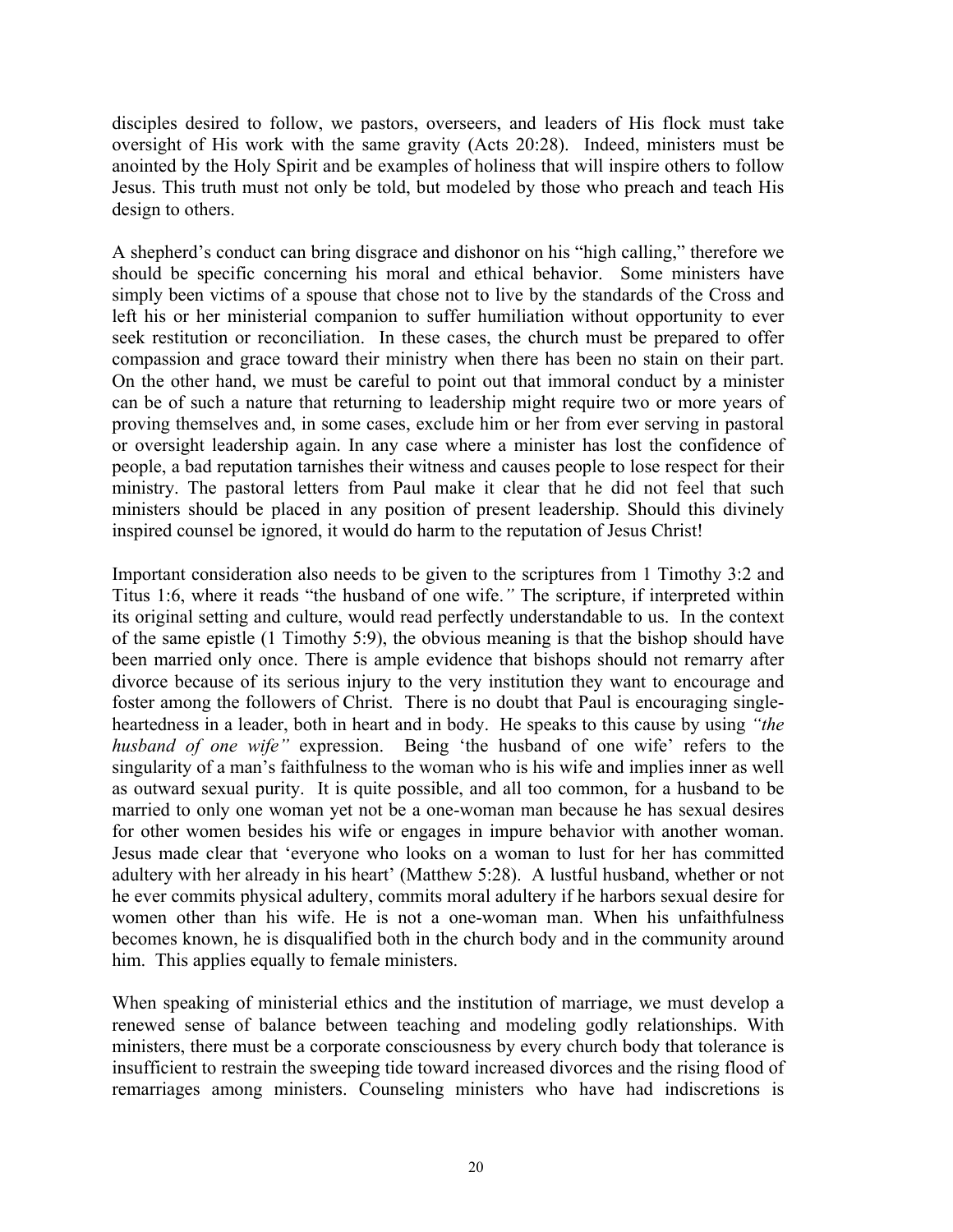inadequate unless there is a corresponding belief among the shepherds of Christ's sheep (1 Peter 5:2–4) that we must be diligent and forthright to deal with our leaders when they have failed to build and maintain their own marital relationships. While we must guard against harshness, insensitivity, and legalism, we must also maintain a proper balance in our approach toward ministers who have committed ethical or moral sins. Therefore, the International Presbytery must develop a disciplinary and restoration program that will evidence strong belief in biblically sound marriages, yet provide a way whereby such ministers can be lovingly restored as children of God and corporately reaccepted by the body without again placing them in the role of a bishop. A bishop must be held to a higher standard (Titus 1:6–9) than other members of the body because of the biblical mandate and because of their high profile influence on other believers who may be struggling with society's concept for marriage and family. There is no question that Jesus was preparing His Twelve for a role they would play in the body that would one day be the foundational stones for the early church leadership.

We need to teach all our ministers, especially pastors and overseers, that some of the past epidemic of divorce has occurred because little or no premarital counseling was done before they performed wedding ceremonies. While the honor of being chosen by a family or couple to perform their wedding ceremony is exciting and complimentary, it remains his or her sacred duty as a minister of the Gospel to provide and insist on the couple receiving extensive premarital counseling. Many divorces have resulted when ceremonies were held without the couple ever receiving even one extensive session concerning marriage. We have the greatest opportunity to help prepare men and women for the most important relationship they will ever build with another human. Since a lifetime monogamous marriage is God's design, we must diligently pursue training to prepare young men and women for their new family. Furthermore, it is imperative that we do not "give in" to parental pressure and to the couple to be lax or negligent in insisting on their completing this kind of counsel. When a minister cannot perform this kind of necessary premarital counseling, he or she should be willing to help the couple find someone who is qualified to guide them. Ministers who violate this trust and responsibility should be reproved and disciplined by having their privileges to perform weddings suspended if necessary.

#### **Section III: The New Testament and Marriage Recommendations**

- **1.** The church recognizes many variations in the establishing of legal marriages or wedding ceremonial customs throughout the world, with the exception of polygamy, free (common law) marriages, same-sex marriages or where other elements of biblically lawful marriages have been violated. Where unlawful marriages have taken place, annulments may be required to invalidate these violations of biblical standards in consultation with their pastor and the presbyter/overseer.
- **2.** While we recognize that with God all things are possible, we also recognize that some things are beyond human ability to repair or reconcile. This dilemma can best be approached based on the principle in Acts 15:8–11, which states, "And God, which knoweth the hearts, bare them witness, giving them the Holy Ghost, even as he did